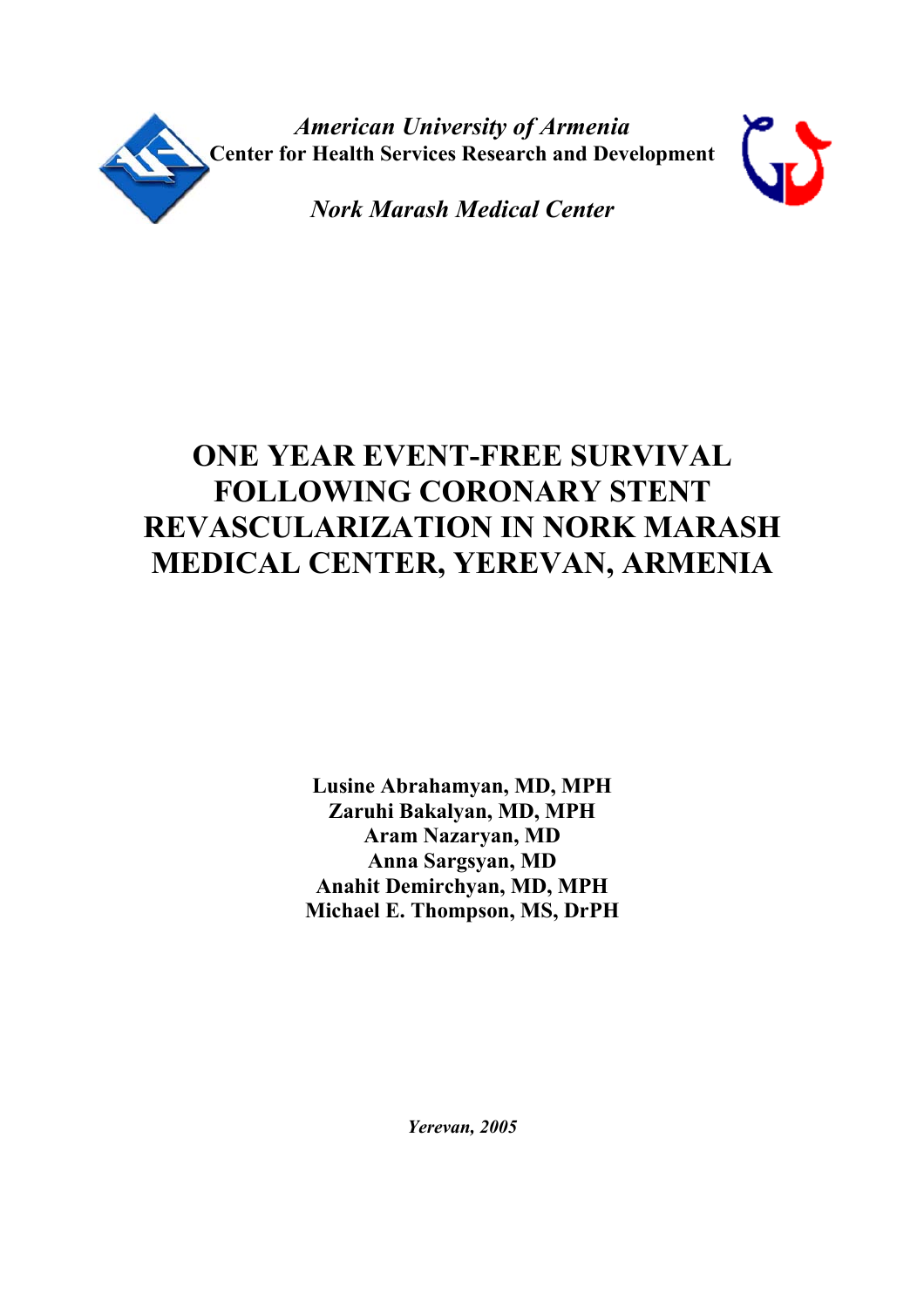# <span id="page-1-0"></span>**TABLE OF CONTENTS**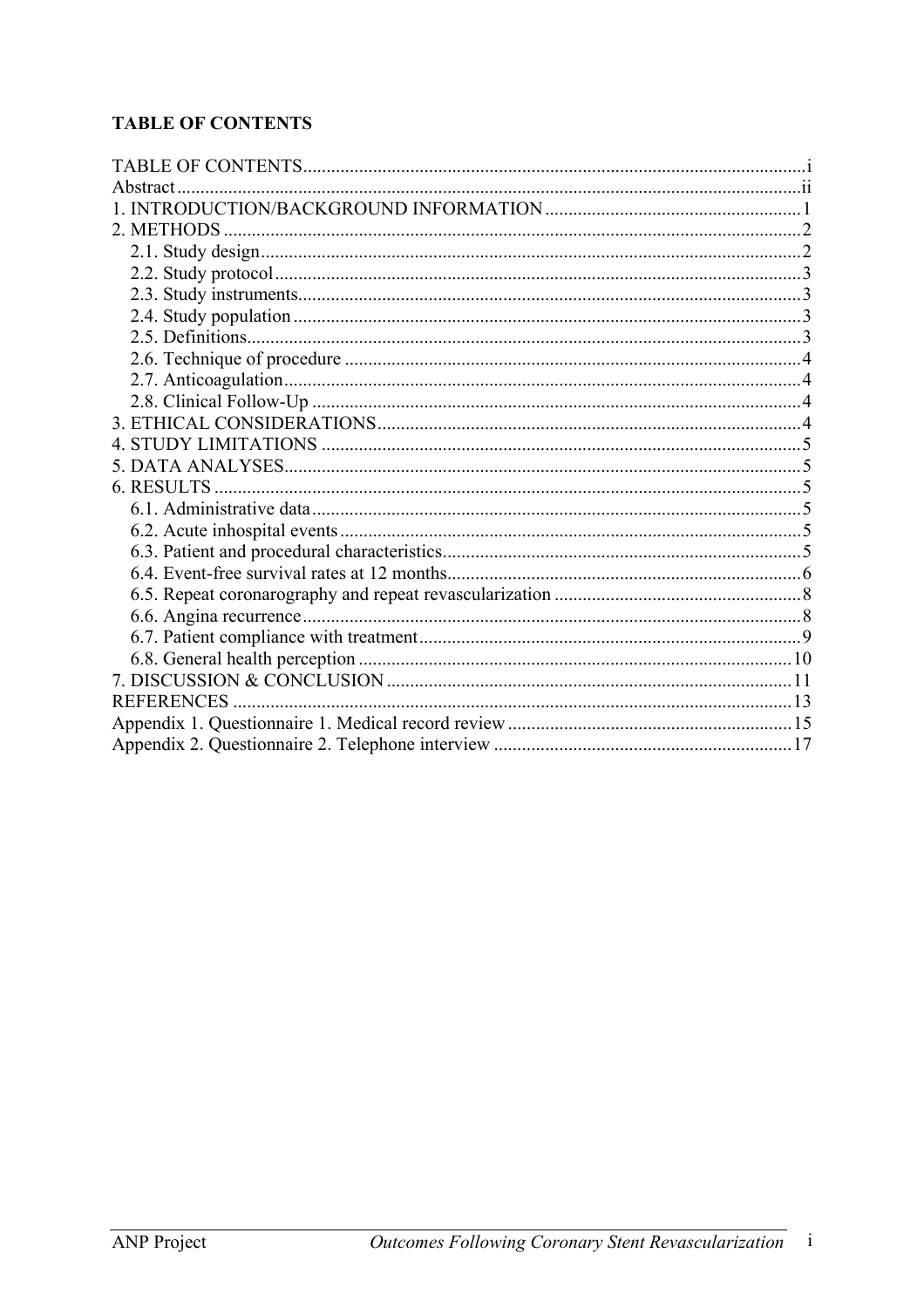### <span id="page-2-0"></span>**Abstract**

**Background.** Coronary stent revascularization is the most prevalent method of percutaneous coronary intervention. The study evaluated the outcomes and the treatment compliance of patients following stent placement at Nork Marash Medical Center.

**Methods.** Study involved 160 patients who underwent stent placement at NMMC during 2003, with de novo stenosis of native coronary arteries. Patients with severe valvular disease and ejection fraction <=25% were excluded from the study. Pre-procedural and peri procedural information was abstracted from medical records. Follow-up information was obtained via telephone interview and from follow-up forms.

**Results.** A total of 184 stents were placed in 160 patients with average of 1.17 stents per patient (sd=0.41). Acute event rate was 2.5%. Complete revascularization was achieved in 61.9% of stented patients. The mean follow-up period was  $14 \pm 5.5$  months. At 12 months, freedom from death was 98.8%; from nonfatal MI 99.2%; and from repeat revascularization 94.1%. Freedom from the composite outcome of death/nonfatal MI was 97.9%, death/repeat revascularization was 92.9%, and death/nonfatal MI/repeat revascularization was 92.1%. The angina recurrence rate was 36.3%. Two independent predictors for this outcome were: incomplete revascularization (OR=2.2), and bare metallic stents (OR=3.3). Interviewed patients were prescribed aspirin (92.2 %), beta-blockers (60.8%), Angiotensin Converting Enzyme Inhibitors (43.0%), and statins (40.6%). Higher rates of non compliance were reported for beta-blockers and statins (12.9%; 14.6%) as compared to other drugs. The majority of respondents (87.5 %) were counseled on diet, of which 86.7% reported compliance. Almost half of the smokers (49.4 %) quit smoking after stent procedure.

**Conclusions.** Coronary stent placement at NMMC during 2003 resulted in a low rate of inhospital complications and high one year event-free survival rates for specified outcomes. However, about one-third of the population experienced angina recurrence. Increase use of drug-eluting stents was suggested. Additional efforts should be directed toward increasing patient compliance with prescription, including medication, diet, and smoking habits.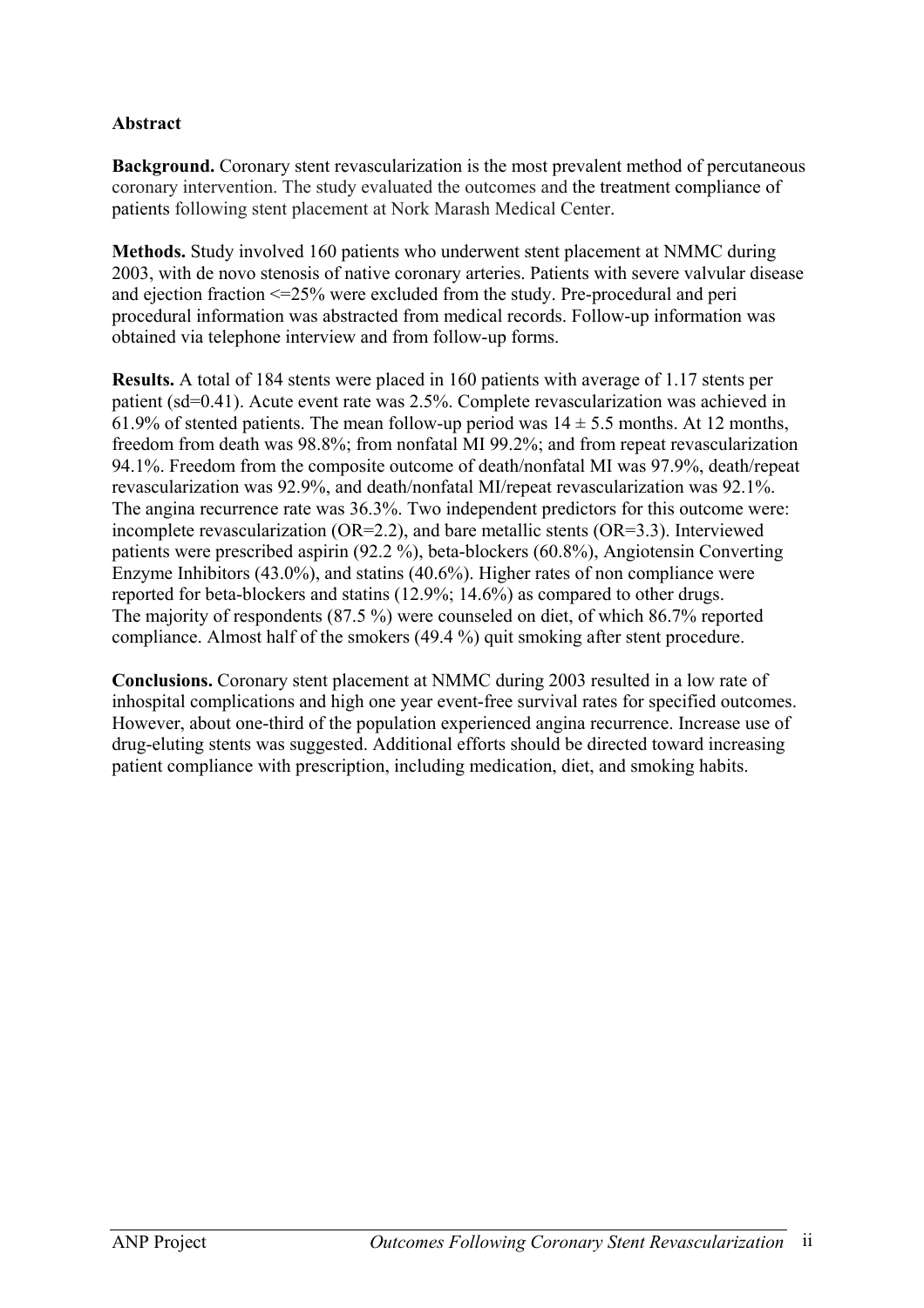# <span id="page-3-0"></span>**1. INTRODUCTION/BACKGROUND INFORMATION**

Percutaneous coronary intervention (PCI) is now the most frequently used revascularization technique for the effective management of multivessel coronary artery disease (1). Although initially limited to percutaneous transluminal coronary angioplasty (PTCA), PCI now includes other new approaches relieving coronary artery narrowing such as implantation of intracoronary stents and other catheter devices, rotational or directional atherectomy, laser angioplasty, etc (1). It is estimated that in about 90% of all procedures, PCI now involves stent placement with intense antiplatelet strategies, including dual oral antiplatelet drugs and intravenous glycoprotein IIb/IIIa receptor inhibitors (1). Coronary stent revascularization is superior to PTCA with respect to both short term (procedural safety) and long-term (reduced rates of restenosis, repeat revascularization) outcomes (1-4). The efficacy of stents versus balloon angioplasty to reduce restenosis rate have been studied in as many as 6300 patients in 12 different randomized clinical trials (1).

The outcomes of coronary stent revascularization were compared with the same outcomes following coronary artery bypass grafting (CABG) including long-term and short-term survival, length of hospital stay, complete revascularization rate, cardiac events, treatment associated costs, treatment efficacy, etc (5-10). Although coronary stent revascularization could be performed with high procedural success rate and acceptable late clinical outcomes (survival, death, cardiac or cerebrovascular events), the rates of angina recurrence and the need for target lesion revascularization were significantly higher in the stent group as compared to CABG (8,11). In usual decision making process, the main reasons for a physician to favor CABG over stent were factors like left main artery stenosis, total coronary occlusion, poor ejection fraction (< 25%), small coronary arteries, angioplasty failure, and the need for a combined surgical procedure (5). Another important consideration favoring CABG over stent was diabetes mellitus (12).

Acute complications after coronary stent placement procedure include death, stent occlusion, acute myocardial infarction (AMI), stroke, emergency CABG, vascular access site complications, contrast agent nephropathy, etc (1). According to the American College of Cardiology/American Heart Association (ACC/AHA) guidelines for percutaneous coronary intervention (2001) emergency CABG rates usually vary from 0.2 to 3%, and unadjusted inhospital mortality rates from 0.5 to 1.4% (1). The probability of one-year freedom from death or myocardial infarction was reported as 96.6%, while freedom from death, myocardial infarction, and repeat revascularization was 79.8% (2). Freedom from severe angina during one-year follow-up was 79% (2). The independent predictive factors of combined major adverse cardiac events (death, myocardial infarction, and repeat revascularization) after the procedure were advanced age, diabetes mellitus, left ventricular dysfunction, lesion characteristics like location and complexity, and total length of stent (13-15). Another important factor is the completeness of revascularization achieved during the procedure (16). The risk of acute procedural failure decreases with growing institutional experience with this procedure (13).

Restenosis after stent placement still is the major determinant of event-free survival (1, 14, 17). Recently introduced drug eluting stents have been shown to significantly reduce restenosis after coronary angioplasty with stent implantation (3, 5,18). Important predictors of restenosis include lesion complexity, lesion location in left anterior descending or left circumflex coronary artery, a tighter and longer stenosis before intervention, a greater number of stents implanted, and the presence of stent overlap, as well as diabetes mellitus and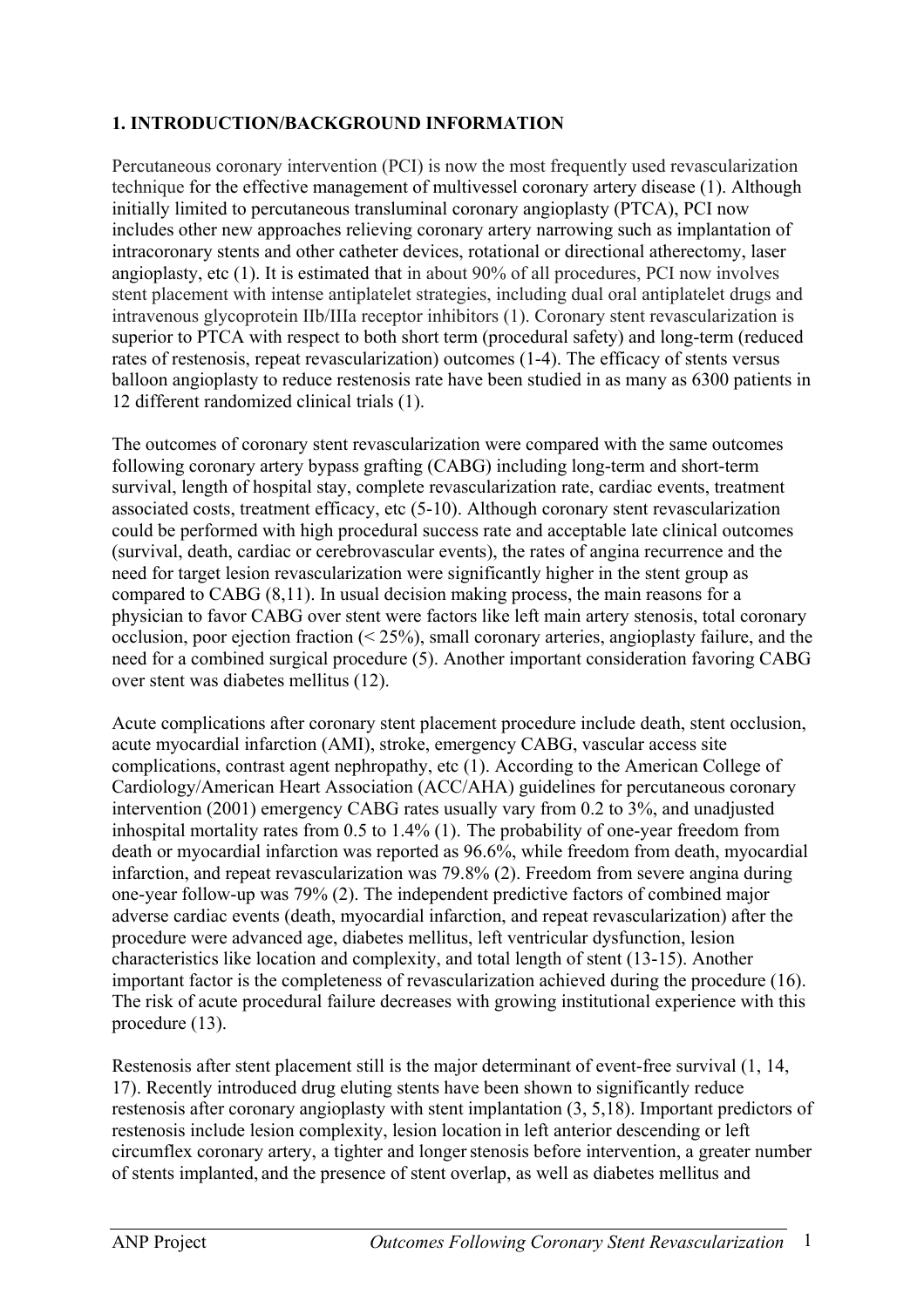<span id="page-4-0"></span>multivessel disease (14, 19). Nevertheless, with the annual increase of number of patients with coronary stent revascularization, the proportion of those who need target-vessel revascularization tends to decline (20).

Patient compliance with treatment is another factor influencing outcomes. Ischaemic hearth disease (IHD) is a chronic condition and should be managed by the patient continuously. The prescribed treatment for IHD includes lifestyle modifications (smoking, diet, physical activity), regular intake of specific drugs, and regular follow-up visits with diagnostic procedures when needed. Noncompliance can result in unnecessary admissions (up to 10% of total hospital admissions), increased treatment-associated costs, and a decrease in patient quality of life (21). Moreover, according to an estimate from the Office of the U.S. Inspector General, each year patient noncompliance results in 125,000 deaths from cardiovascular disease (21).

Nork Marash Medical Center is a leading cardiac surgical center in Armenia with established outpatient and inpatient services. Different strategies of PCI are practiced in the Center since the establishment of the cardiac catheterization laboratory in 1996. Gradual increases resulted in more than 1300 diagnostic and 200 interventional procedures in 2003. Considering the efforts toward continuous quality improvement at the center, the evaluation of the outcomes of coronary stent revascularization at NMMC was imperative. The present study measured one year event-free survival of patients who underwent coronary stent revascularization at NMMC during 2003, assessed the outcomes and patient treatment compliance.

Research questions of the study were:

- What is one year event free (free from death, MI, repeat revascularization) survival rate of coronary stent revascularization in patients treated at the Nork-Marash Medical Center (NMMC) during 2003?
- What factors are predictive for adverse outcomes of the procedure?
- What is patient compliance with treatment following coronary stent revascularization?
- What is patients' health perception after one year of the procedure?

The study objectives were the following:

- Measure one year event free survival of study population for different single and composite events (death, MI, repeat revascularization)
- Identify factors predictive for adverse outcomes
- Assess patient compliance to prescribed treatment
- Assess patients' health perception after 12 month or more following the procedure

# **2. METHODS**

# **2.1. Study design**

Background, procedural, and follow-up information about patients who underwent stenting at NMMC in 2003 was collected by retrospective review of medical records and follow-up forms. This was followed by a cross-sectional telephone survey in November-December, 2004 among patients included in the sample (excluding patients who died or passed CABG during the follow-up period).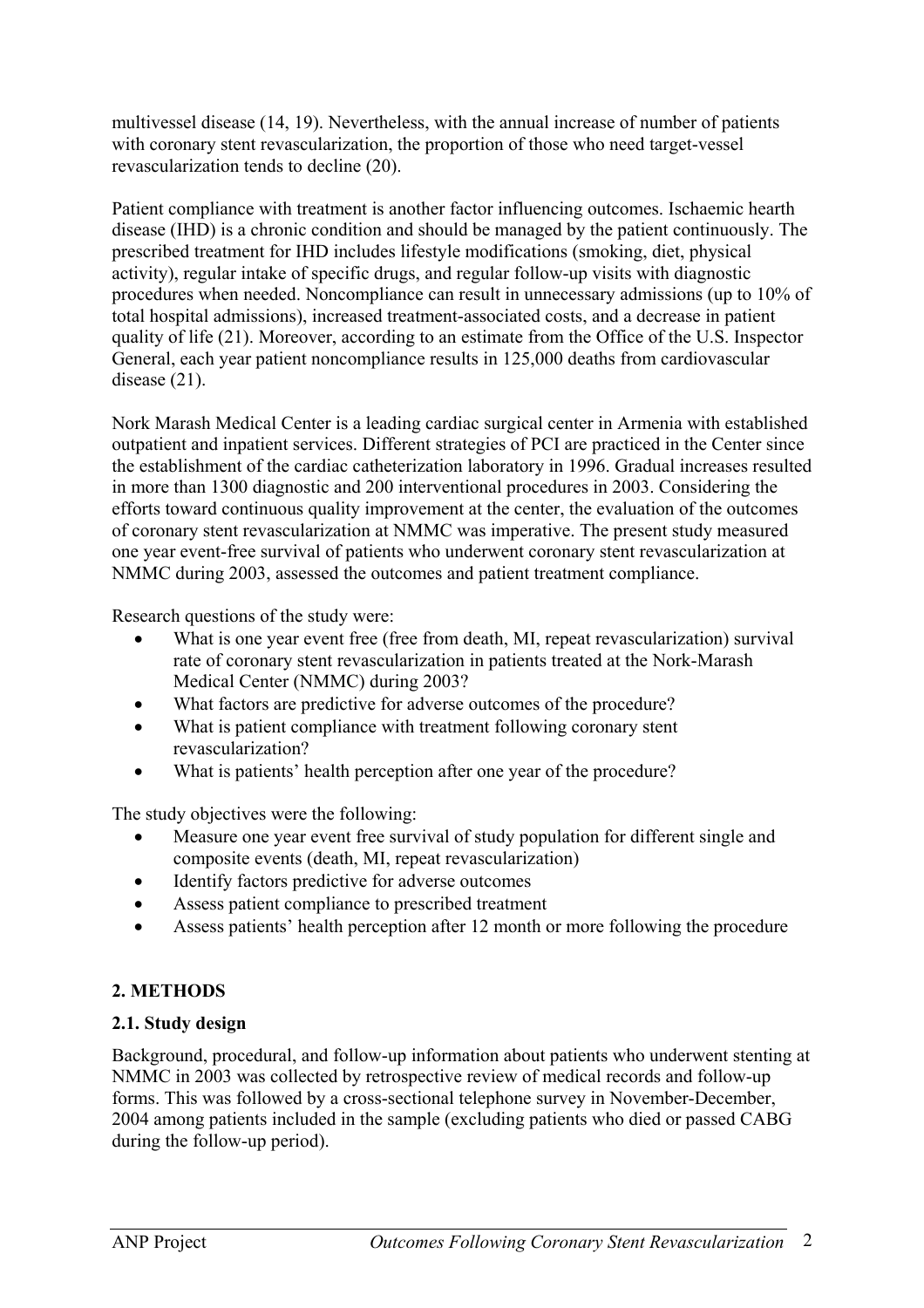# <span id="page-5-0"></span>**2.2. Study protocol**

Quality Assurance Project coordinators in cooperation with an adult cardiologist (interventionist) and an adult cardiology fellow from NMMC performed the medical record reviews. Then the patients were contacted by phone. Patients who reported current complaints of chest pain were advised to visit the clinic for further examination and treatment.

### **2.3. Study instruments**

Two separate instruments were developed for the study. Questionnaire 1 was developed to abstract the needed data from medical records (Appendix 1). Questionnaire 2 was constructed for telephone surveys (Appendix 2). The questions of Questionnaire 2 related to patient complaints regarding chest pain were taken from the Patient Follow-up questionnaire previously validated at the center (22). Two questions assessing current health status of patients were taken from the Armenian version of Short Form-36 (22). However, to assure the logical flow of questions, Questionnaire 2 was pre-tested among 10 patients who underwent coronary stent placement at NMMC in 2004.

### **2.4. Study population**

The inclusion criteria were the following:

• All patients undergoing percuteaneous coronary intervention (PCI) with stent placement from January 1, 2003 to December 31, 2003 at NMMC, with de novo stenosis of native coronary arteries.

Exclusion criteria were:

- Patents with severe valvular heart disease
- Patients with poor ejection fraction  $(\leq=25\%)$
- Patients who underwent stent placement after AMI as bridging procedure to CABG surgery

The follow-up information of patients who underwent CABG procedure after stent revascularization was collected until the date of surgery. There was no need for sample size calculation as the study had mainly descriptive purposes and utilized all valid cases during the study period.

### **2.5. Definitions**

*Complete revascularization* was defined as a successful management of the index vessel with no residual >50% stenosis in any other coronary arteries.

*Number of diseased coronary vessels* was defined as the number of major coronary vessel systems (Left Anterior Descending, Left Circumflex, Right) with >50% narrowing in any angiographic view.

*Acute inhospital adverse events* included all events occurred during the hospital stay for current stent placement procedure.

*Acute myocardial infarction* (AMI) was diagnosed when cardiac enzymes (creatine kinase-MB) were elevated  $>=$ 3-fold with chest pain  $>=$ 30 minutes and/or with the appearance of new specific changes on electrocardiography (ECG).

*One year follow-up events* included death, nonfatal MI, repeat revascularization (either percutaneous coronary intervention or CABG), and composite outcomes such as death/nonfatal MI; death/repeat revascularization; and death/nonfatal MI/repeat revascularization (so called major adverse cardiac events (MACE)).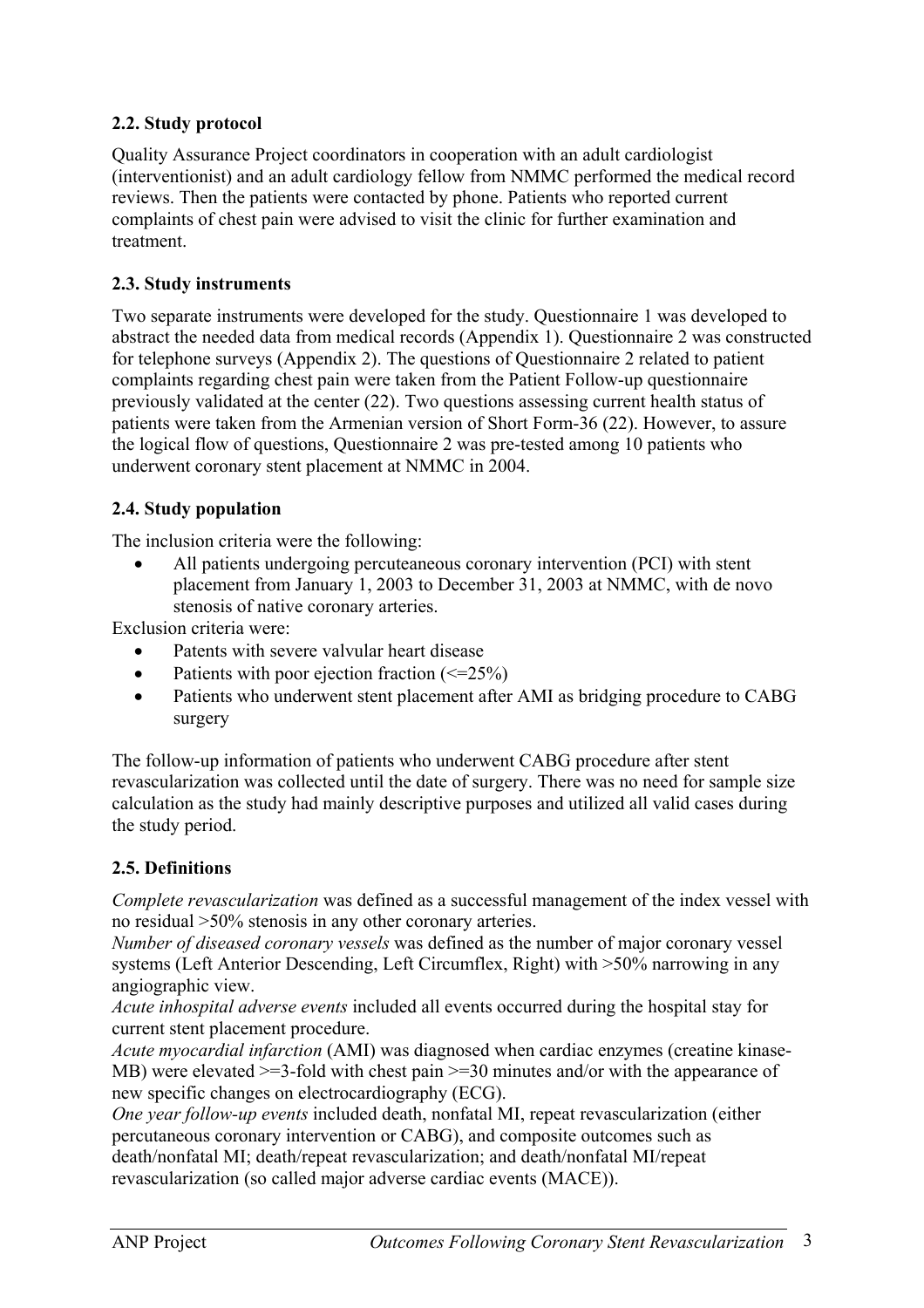<span id="page-6-0"></span>*Restenosis* was defined as  $\ge$  = 50% intra stent or edge stenosis after the procedure. *New lesion* was defined as a new  $\ge$  = 50% narrowing outside the stent. To confirm the diagnosis of *angina recurrence* the staff cardiologist incorporated patient complaints on specific ischaemic chest pain with the available objective data (ECG and/or

## **2.6. Technique of procedure**

treadmill tests).

All procedures were performed with standard techniques. Intracoronary stent implantation was performed with a rapid-exchange delivery system. Noncompliant or minimally compliant balloons were inflated at sizes equivalent to or slightly larger than nominal stent size (10 to 16 atm) with the goal of achieving no residual stenosis. Predilatation before stenting usually was performed with an undersized angioplasty balloon. The stents were then deployed with inflation of the stent delivery balloon, and further dilatation was additionally performed if needed. All patients were kept in the coronary care unit for at least 24 hours after the stenting procedure.

## **2.7. Anticoagulation**

All patients received at least 100 mg oral Aspirin beginning 12 hours before the procedure and continued indefinitely. Intravenous Heparin was administered at a dose of 50-100 units/kg as a bolus before the procedure and was followed by 1000units/hours infusion within 12 hours. Treatment with Ticlopidine, at a dose of 250 mg twice daily, was begun 1-3 days before the procedure and continued 6-8 weeks thereafter.

In patients admitted with AMI, an infusion of Glycoprotein IIb/IIIa inhibitor Tirofiban (Aggrastat) was performed at a dose of 10 µg/kg during first 3 minutes, followed at a dose of 0.15 µg/kg throughout 18-24 hours after stenting procedure, in addition to intravenous Heparin, oral Aspirin, and Ticlopidine.

# **2.8. Clinical Follow-Up**

Generally, after stenting procedures all patients are assigned follow-up visits to the outpatient Adult Cardiology Clinic (ACC) once a month for the first six months, once at the end of 12th month, and annually thereafter. For the study, as a first step, the patient follow-up information was obtained from the follow-up forms at the ACC. Then direct telephone interviews were conducted with patients to assess their current health status, compliance with treatment, and identify/check any event(s) that occurred during the follow-up period, either recorded in ACC forms or not. In case if a patient complained of typical chest pain at the time of the interview, he/she was called to visit the clinic for needed examinations. In case when contacting the patient was not possible, the follow-up information was censored at the patient's last visit to the clinic.

# **3. ETHICAL CONSIDERATIONS**

The research proposal was reviewed and approved by the Institutional Review Board (IRB) #1 of the American University of Armenia. Oral consent was obtained from patients prior their participation in the telephone interview. The study possessed minimal risk for patients. The questions included in the interview composed a part of the usual follow-up care at NMMC. In the case if a patient visited the clinic after the interview, he/she was treated as it would be a usual follow-up visit. Only summary data was reported.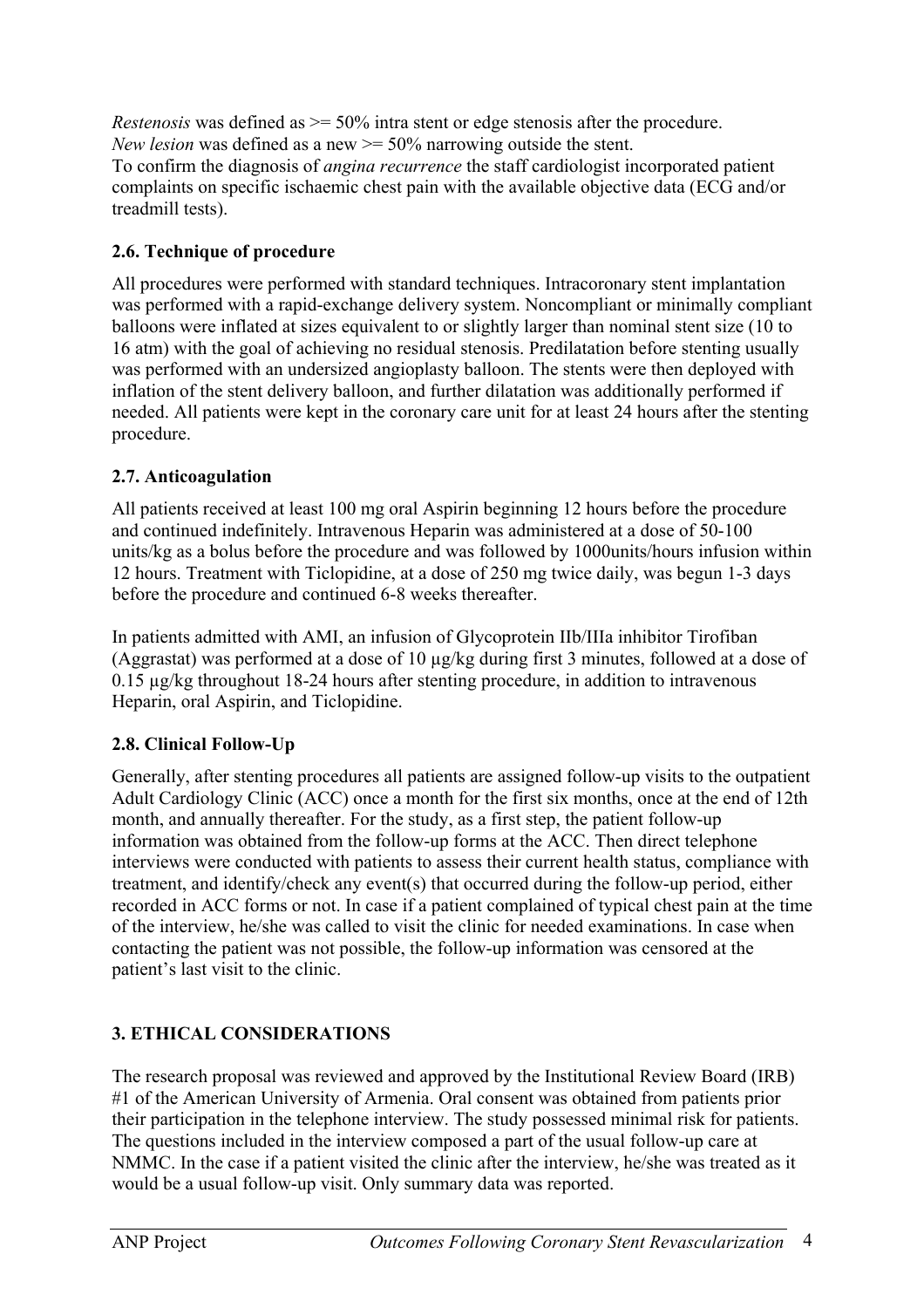### <span id="page-7-0"></span>**4. STUDY LIMITATIONS**

One of the limitations of the study was that different types of stents were used. Moreover, at the time when these patients underwent the procedure, the lesions were not classified at the center according to the modified ACC/AHA grading system as type A, B, or C. So, the stratification of patients in accordance with the risk of procedure they underwent was not completely estimated. Another limitation was that not all patients underwent repeat coronarography for objective evaluation of the outcomes. Repeat coronarography was conditioned by different factors (patient complaints, physician judgment, patient compliance to follow-up regimen/prescribed tests). Thus, the number of patients with restenosis and/or new lesion(s) revealed by this study could be underestimated. Correspondingly, in the case if all patients underwent repeat coronarography, the number of patients with repeat revascularization might be larger.

## **5. DATA ANALYSES**

Study team performed single data entry using SPSS 11.0 statistical package. Range checking was performed to assure accuracy of entered data. STATA 7.0 and SPSS 11.0 were used for data analyses. Frequencies were used to summarize categorical data, and mean  $\pm$  standard deviation to summarize continuous variables. Further,  $X^2$  test results for categorical data and t-test results for continuous data were obtained. Survival analyses for the specified events (MI, death, repeat revascularization, and different composite outcomes) were performed using Kaplan-Meier curves. Log rank test was used to identify potential predictors of MACE.

### **6. RESULTS**

### **6.1. Administrative data**

Overall, 167 patients underwent coronary stent revascularization at the center in 2003. Of these patients, seven did not meet the inclusion criteria. The total sample size consisted of 160 patients. Patients who experienced CABG after the stent revascularization were followed until the date of their surgery (n=6). They were not involved in the telephone interview.

The response rate for telephone interview was 73.7% (112 out of 152 eligible patients). For 19.6 % of remaining patients telephone number was not available/not responding, 6.5% were out of the country, and 1.3 % refused to participate in the interview.

### **6.2. Acute inhospital events**

Acute event rate was  $2.5\%$  (n=4 out of 160). Acute events were the following: death (n=2, 1.25%), emergency CABG (n=1, 0.63%), subacute stent thrombosis  $(n=1, 0.63\%)$ .

### **6.3. Patient and procedural characteristics**

Mean age of study population was 52.8 years (sd=9.5) and ranged from 32 to 79 years. Other characteristics are presented in Table 1.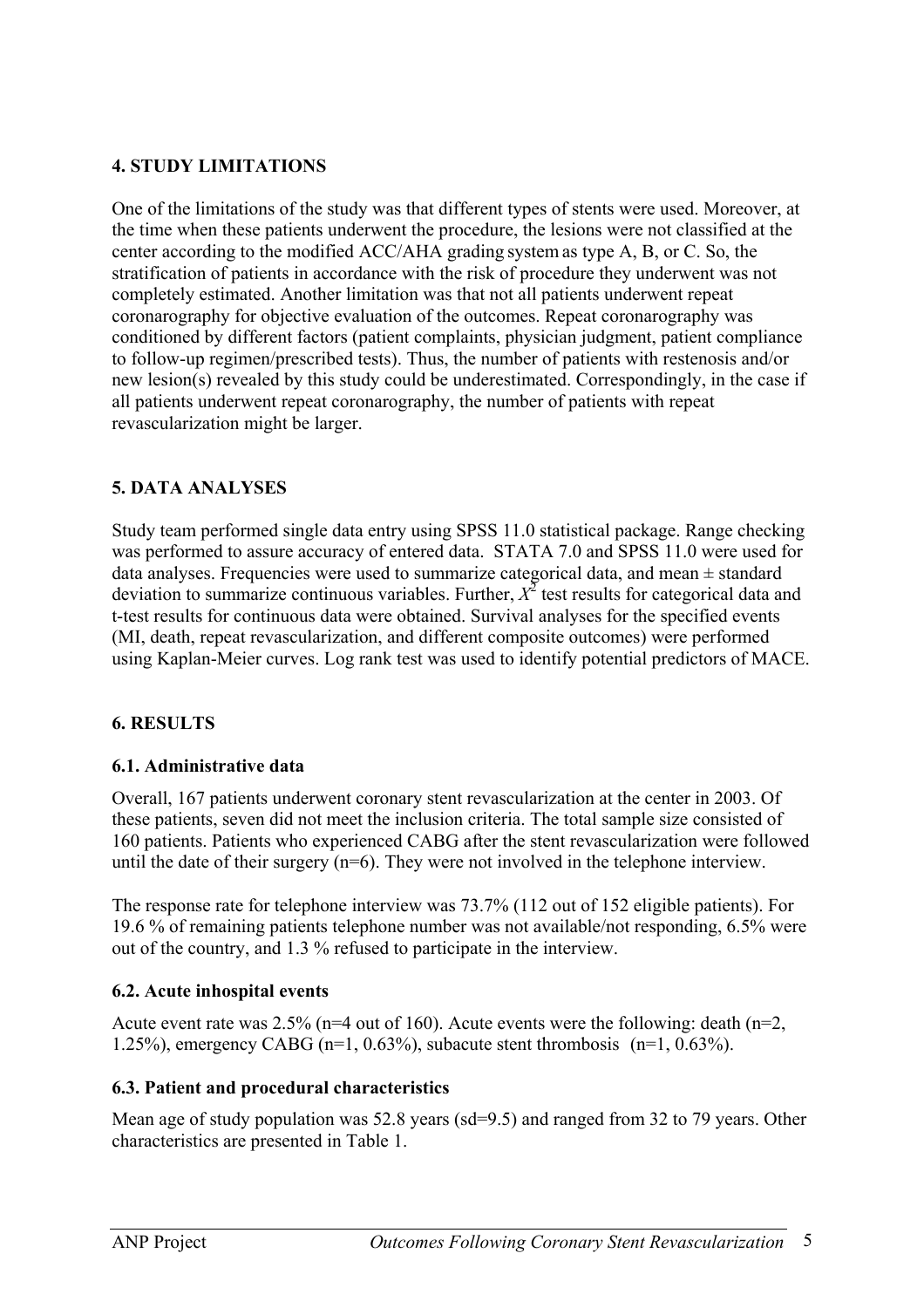| $1$ avit $1$ , $1$ atitut that acteristics $(11 - 100)$ |                     |                                   |                     |  |  |  |
|---------------------------------------------------------|---------------------|-----------------------------------|---------------------|--|--|--|
| <b>Patient characteristics</b>                          | Frequencies $(\% )$ | <b>Patient characteristics</b>    | Frequencies $(\% )$ |  |  |  |
| <b>Male sex</b>                                         | 86.9                | EF                                |                     |  |  |  |
| Valvular heart disease                                  | 12.5                | Good $(>=50\%)$                   | 56.9                |  |  |  |
| Stable angina                                           | 19.9                | Impaired $(26-49%)$               | 43.1                |  |  |  |
| <b>Acute coronary syndrome</b>                          | 77.3                | <b>Number of diseased vessels</b> |                     |  |  |  |
| <b>CHF</b>                                              | 10.6                | Single vessel                     | 61.6                |  |  |  |
| <b>Patient characteristics</b>                          | Frequencies (%)     | <b>Patient characteristics</b>    | Frequencies $(\% )$ |  |  |  |
| <b>Previous MI</b>                                      | 29.8                | Two vessels                       | 25.8                |  |  |  |
| <b>Acute MI</b>                                         | 30.4                | Three vessels                     | 12.6                |  |  |  |
| <b>Previous PCI</b>                                     | 5.0                 | <b>Diseased coronary vessels</b>  |                     |  |  |  |
| <b>Previous CABG</b>                                    | 7.5                 | <b>LAD</b>                        | 66.9                |  |  |  |
| <b>Hypertension</b>                                     | 46.9                | <b>LCX</b>                        | 40.6                |  |  |  |
| <b>Diabetes</b>                                         | 11.9                | <b>RCA</b>                        | 44.1                |  |  |  |

### <span id="page-8-0"></span>**Table 1. Patient characteristics (n=160)**

CABG, coronary artery bypass grafting; CHF, congestive hearth failure; EF, ejection fraction; MI, myocardial infarction; LAD, left anterior descending; LCX, left circumflex artery; PCI, percutaneous coronary intervention; RCA, right coronary artery

Total number of the placed stents was 184 with  $1.17 + 0.41$  stents per patient (range from 1 to 3). Table 2 presents the distribution of placed stents in coronary arteries. Left anterior descending (LAD) was the most frequently stented vessel.

### **Table 2. Stented cardiac vessels**

| <b>Target vessels</b> | Stents $(\% )$ |
|-----------------------|----------------|
|                       | $n=184$        |
| LAD                   | 45.1           |
| <b>LCX</b>            | 26.1           |
| <b>RCA</b>            | 28 R           |

LAD, left anterior descending; LCX, left circumflex artery; RCA, right coronary artery

About 61.4% of patients underwent complete revascularization. Mean stent diameter was 3.18 mm (sd=0.36) within the range from 2.5 to 4 mm. Mean stent length was 17.1mm (sd=4.36) with the range from 8 to 28mm.

The following types of stents were used in this patient population: Bx Sonic (*Johnson & Johnson Corp,* n=122); Cypher (*Johnson & Johnson Corp,* n=31); Multilink Penta *(Guidant,*  n=22); and AVE (*Medtronic*, n=9). The majority of stents were bare metallic, and only 16.9% was drug-eluting (Cypher).

Hospital readmission rate for heart related health conditions among the interviewed patients was 11.5% (4 patients were admitted to NMMC and 9 patients to other hospitals).

### **6.4. Event-free survival rates at 12 months**

The mean duration of the total follow-up period was  $14 \pm 5.5$  months with the range from 0.17 to 23.1 months. During the total follow-up period there was 1 case of nonfatal MI, 9 cases of repeat revascularization (CABG (n=6) or stent placement (n=3)), and 3 patients died. The rate of freedom from death at 12 months was 98.8% (confidence interval (CI), CI 95.1% - 99.7%); freedom from nonfatal MI was 99.2% (95% CI, 94.7%-99.9%); and freedom from repeat revascularization was 94.1% (CI 88.9%-96.9%) (Figure 1). The freedom from the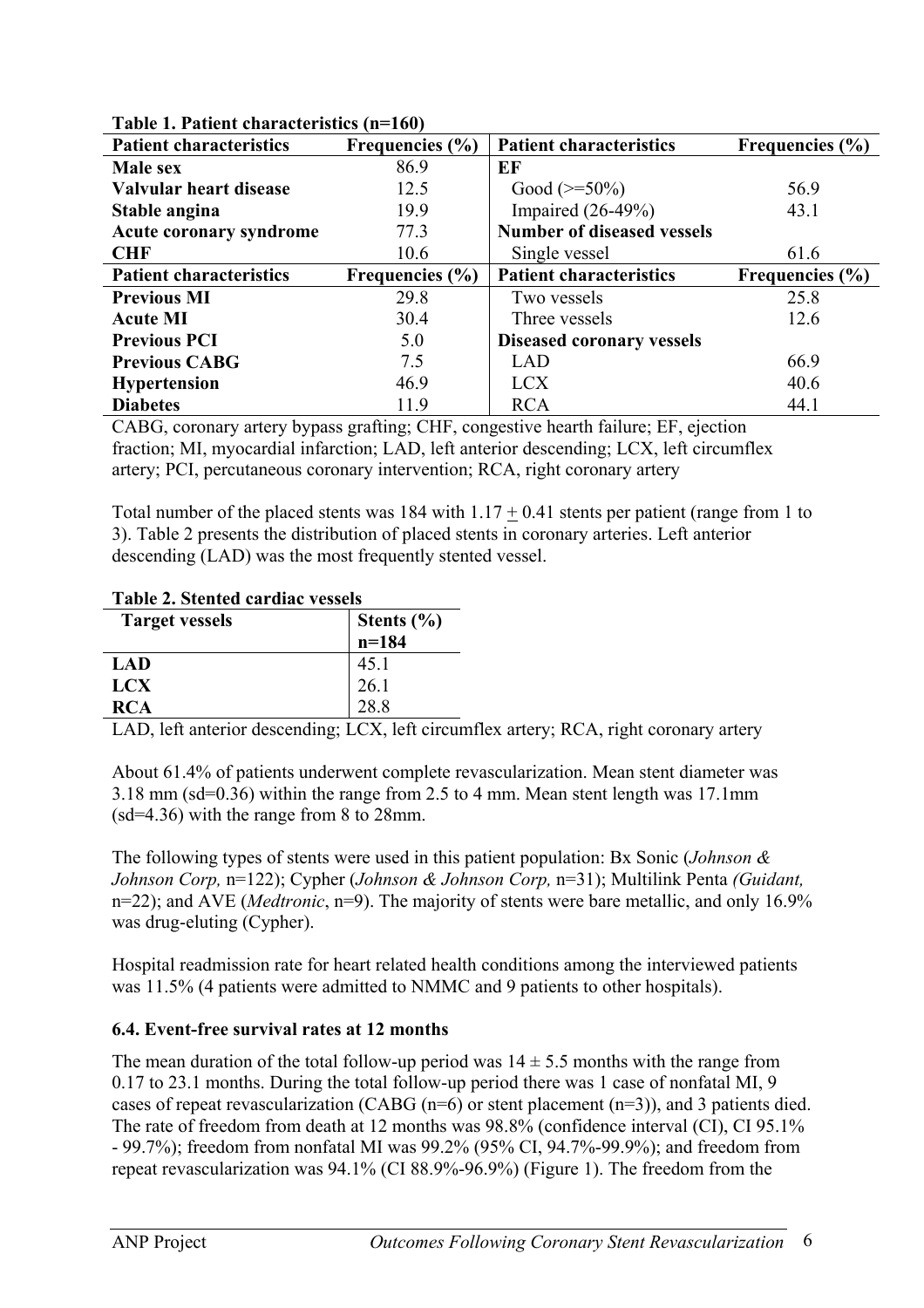composite outcome of death/nonfatal MI was 97.9% (CI 93.9%-99.4%); death/repeat revascularization 92.9% (CI 87.5%-95.9%), and death/nonfatal MI/repeat revascularization (MACE) was 92.1% (CI 86.5%- 95.4%) (Figure 2).











Neither the factors presented in Table 1, nor patient age and stent characteristics were significantly associated with the occurrence of MACE in this patient population.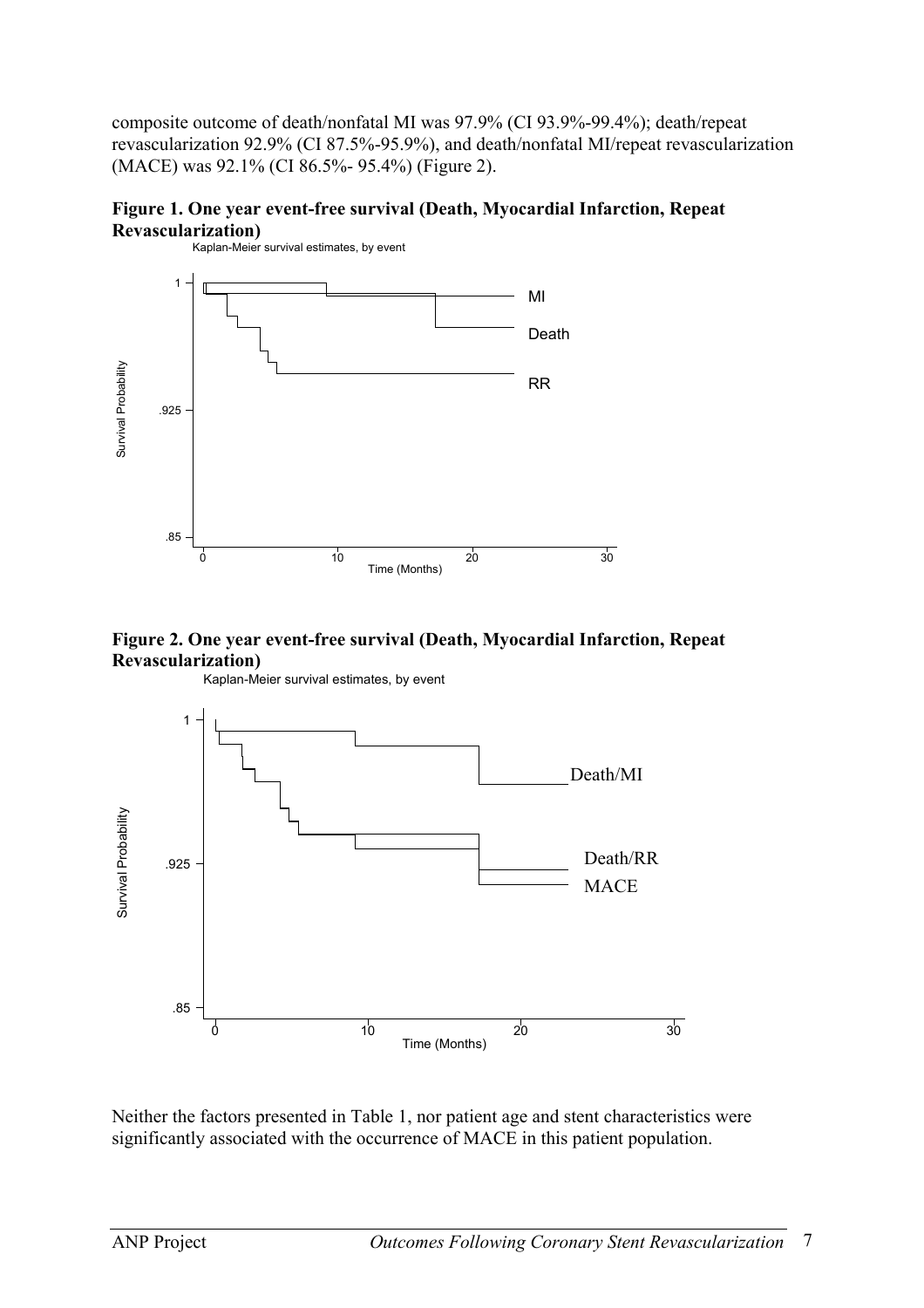### <span id="page-10-0"></span>**6.5. Repeat coronarography and repeat revascularization**

Out of 160 patients, 27 (16.9%) underwent repeat coronarography following stent placement. The procedure was performed only in high risk patients based on their complaints and objective data. Table 3 presents the results of repeat coronarography.

| Table 3. Results of repeat coronarography $(n=27)$ |                   |  |  |
|----------------------------------------------------|-------------------|--|--|
| <b>Results</b>                                     | Frequency $(\% )$ |  |  |
| <b>Restenosis</b>                                  | 9(33.3)           |  |  |
| <b>Restenosis, new lesion</b>                      | 1(3.7)            |  |  |
| Normal stent, new lesion(s)                        | 9(33.3)           |  |  |
| <b>Normal stent</b>                                | 8 (29.6)          |  |  |

The restenosis rate was  $37.0\%$  (n=10) among the patients who underwent repeat coronarography. Among those who underwent repeat coronarography, the restenosis rate was significantly higher in patients stented by bare metallic stents as compared to those stented with drug eluting stents ( $p=0.03$ ). During the follow-up period, only four of the patients with restenosis underwent repeat revascularization. Besides these patients, three other patients with normal stents but new occlusions also passed repeat revascularization. One patient underwent repeat revascularization in another hospital and the result of the repeat coronarography was not available.

### **6.6. Angina recurrence**

From all participants of the telephone interview  $(n=112)$ , about 46.5% reported that at some point after the procedure they had pressing or burning pain in the chest. Only 59.2% of them mentioned that the pain was similar to the one they had before the procedure. As for the duration of pain, 63.8% of patients with pain described it as less than 30 minutes. Patients with angina recurrence reported significantly worse own health perception at the time of the interview (p-value of  $X^2$  statistics was 0.024) as compared to patients without that outcome (Figure 3).

**Figure 3. Health perception of patients with and without angina recurrence at the time of the interview**



For patients who did not participate in the telephone interview, the combined objective and subjective follow-up data enabled to make final conclusion about angina recurrence. Finally, **35.6%** (n=57) of patients were diagnosed by the cardiologist as having angina recurrence. All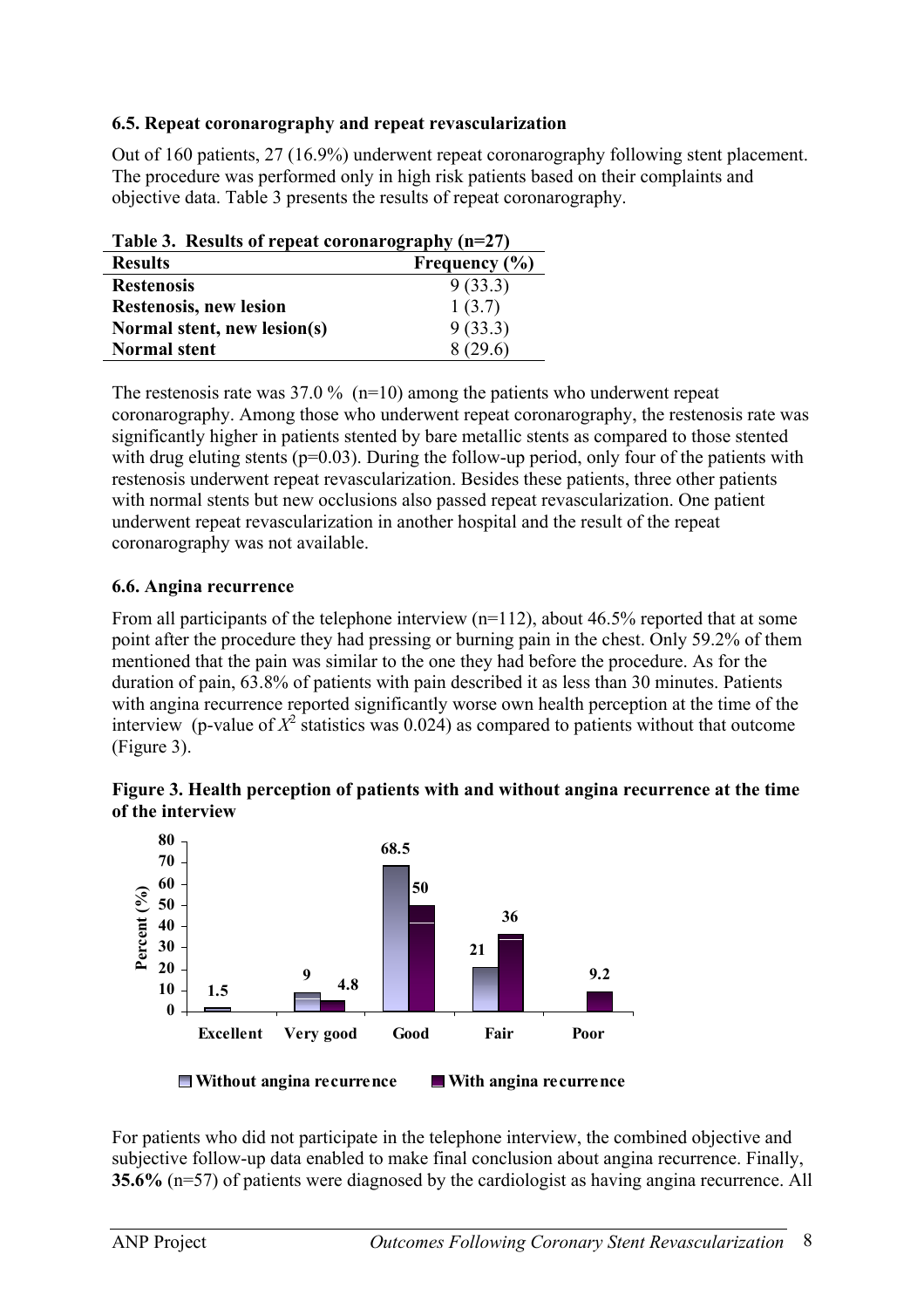<span id="page-11-0"></span>the patients who experienced MACE during the follow-up period, experienced angina recurrence before the event.

After exploring the possible predictors of angina recurrence, the significant factors were entered into the multiple logistic regression model to assess their independent association with the outcome (Table 4).

| Table 4. Independent predictors of angina recurrence |    |       |               |  |  |
|------------------------------------------------------|----|-------|---------------|--|--|
| <b>Covariates</b><br>OR                              |    |       |               |  |  |
|                                                      |    | value |               |  |  |
| Incomplete revascularization                         | 22 | 0.027 | $110 - 440$   |  |  |
| <b>Bare metallic stents</b>                          | 33 | 0.027 | $1.14 - 9.51$ |  |  |

Patients with incomplete revascularization had about 2.2 times higher risk of developing angina recurrence than patients who underwent complete revascularization. Drug-eluting stents had protective effect on angina recurrence in contrast with bare metallic ones.

#### **6.7. Patient compliance with treatment**

Patient compliance with treatment was evaluated among interviewed patients (n=112). This included smoking cessation, diet, and medication use after stent procedure.

#### **Smoking habits and cessation**

Out of 112 respondents,  $37.2\%$  (n=42) were current smokers with an average  $15.7 + 10.3$ smoked cigarettes daily. The percentage of patients smoking before stent placement was 73.2% (n=83). So, by the time of interview **49.4%** of smokers quit smoking. The decrease in the smoking rate was statistically significant ( $p$  < .0001).

#### **Adherence to diet**

The majority of telephone interview respondents (94.6%) reported that they have checked their blood cholesterol levels at least once (3.6% never checked, and 1.8% did not remember). From patients who checked their blood cholesterol levels, 76.4% mentioned that they ever had elevated blood cholesterol level, 17.8% mentioned that they had normal level, and 5.7% did not know the test results. About **87.5%** of interviewees mentioned that they were counseled on diet at NMMC. At the time of the interview, **86.7%** of the respondents reported that they completely/partially follow the recommendations on diet.

#### **Compliance with prescribed medication**

Patients were asked about the prescribed medication after their last visit to clinic, and whether they continue to take the medication. Table 4 presents the results.

| Table 5. Patient compliance to prescribed medication |                   |                           |               |                                               |  |  |
|------------------------------------------------------|-------------------|---------------------------|---------------|-----------------------------------------------|--|--|
| <b>Medication</b>                                    | <b>Prescribed</b> | Among prescribed patients |               |                                               |  |  |
|                                                      | $($ %)            | Taken $(\% )$             | Not Taken (%) | Stopped by doctors'<br>recommendation $(\% )$ |  |  |
| <b>Aspirin</b>                                       | 92.2              | 91.6                      | 7.4           | 1.1                                           |  |  |
| <b>BB</b>                                            | 60.8              | 80.6                      | 12.9          | 6.5                                           |  |  |
| <b>ACEI</b>                                          | 43.0              | 90.7                      | 7.0           | 2.3                                           |  |  |
| <b>Statins</b>                                       | 40.6              | 80.5                      | 14.6          | 4.9                                           |  |  |

ACEI, Angiotensin Converting Enzyme Inhibitors; BB, Beta Blockers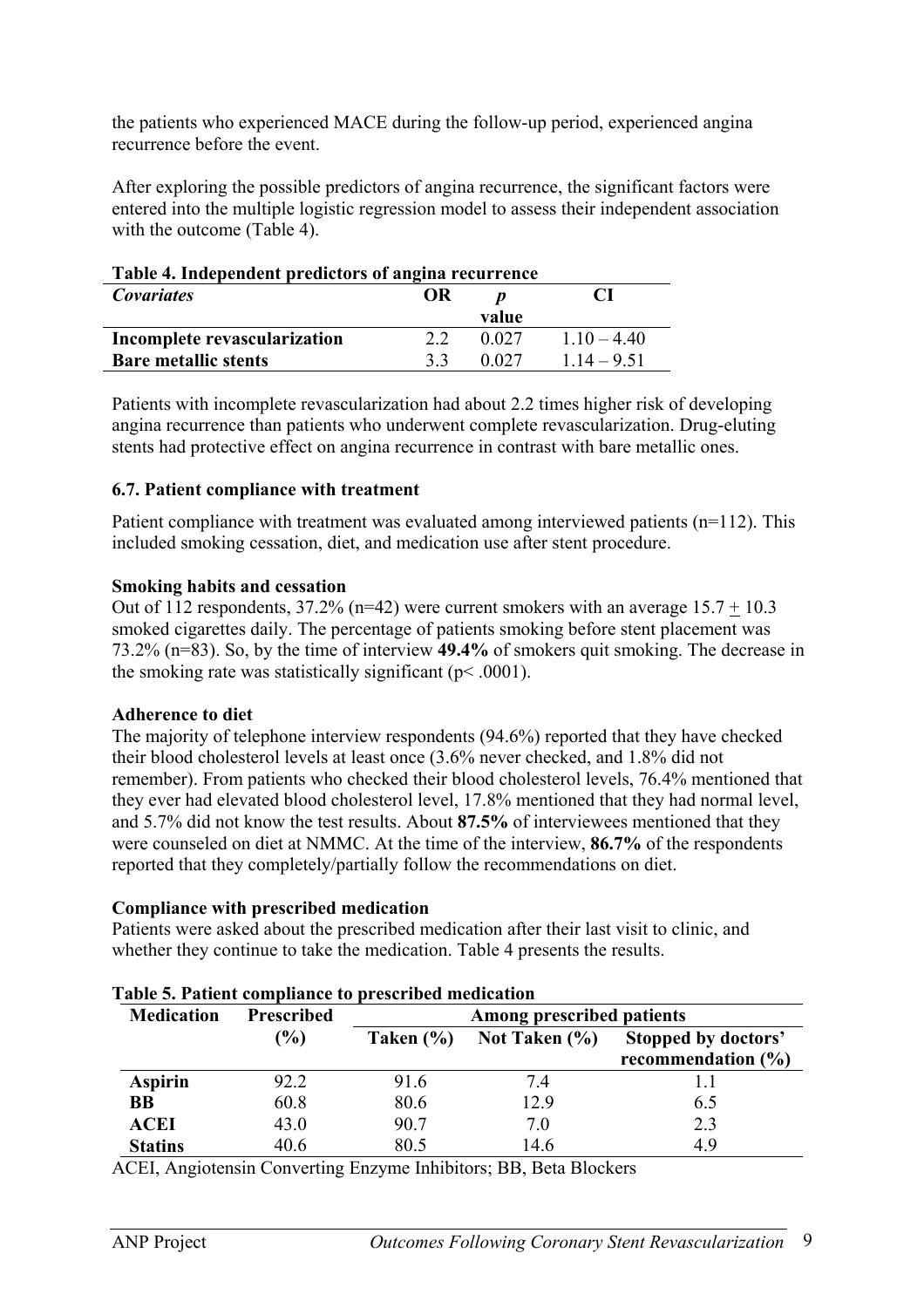<span id="page-12-0"></span> The highest rate of non compliance with medication was observed for statins (14.6%), followed by beta blockers (12.9%). These drugs were also more frequently stopped by physician recommendation as compared to aspirin and Angiotensin Converting Enzyme Inhibitors (ACEI).

# **6.8. General health perception**

The last two questions of the telephone interview were taken from the SF-36 questionnaire. First, patients evaluated their health in a five-item scale from excellent to bad. The results are shown in the Figure 4. About two-third of the responses were in the range from excellent to good.



### **Figure 4. Current health status**

Second, the respondents were asked to evaluate their present health status as compared to the one before the stenting procedure. None of the patients identified their present health status as "much worse". Only 3.7% of patients reported somewhat worse health status at present than it was before the procedure, and 27.1% reported is as the same as before (Figure 5).

**Figure 5. Current health status compared to health status before stent replacement** 

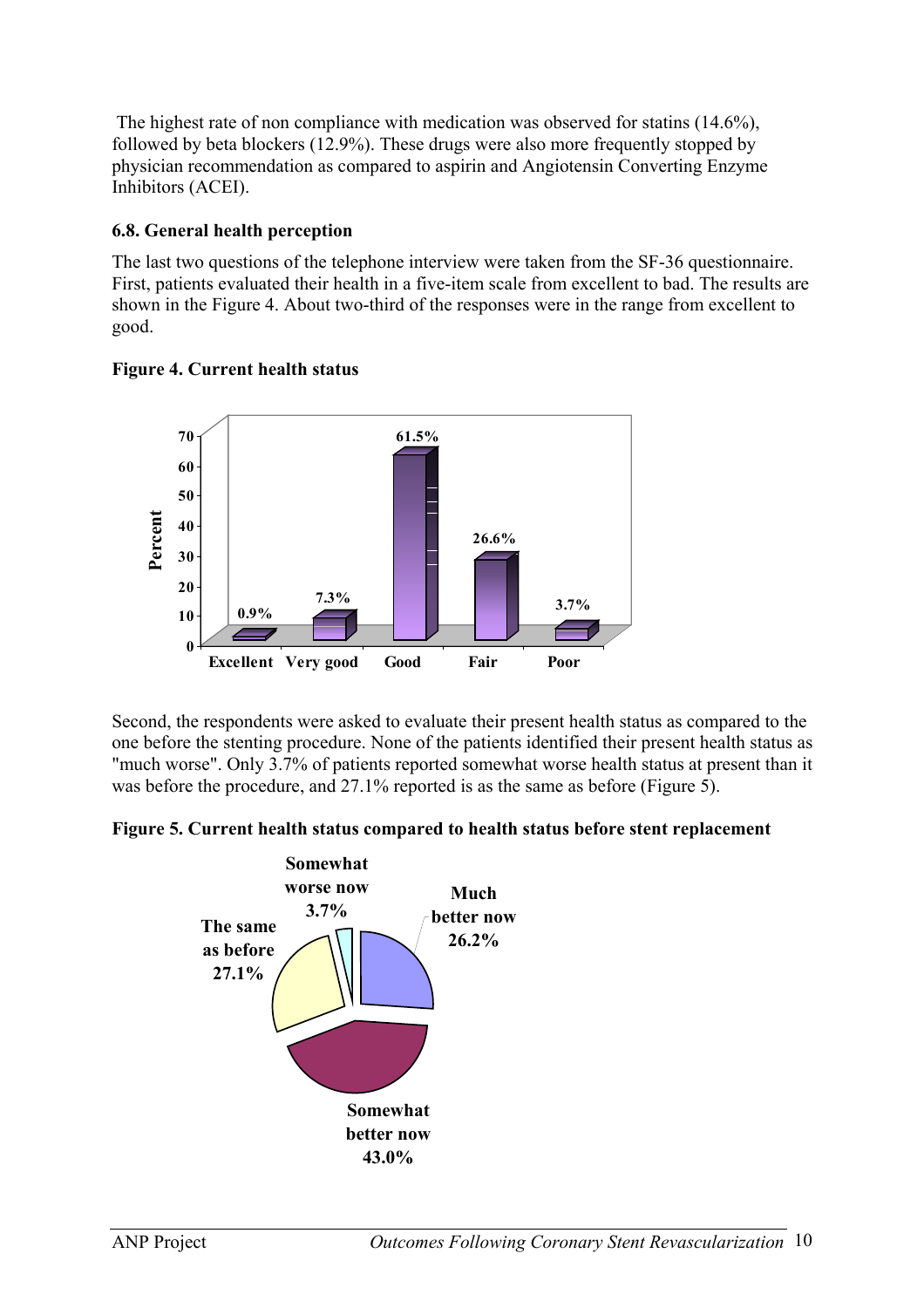### <span id="page-13-0"></span>**7. DISCUSSION & CONCLUSION**

The study revealed that acute inhospital adverse event rate after coronary stent revascularization at the center is low. The rates of inhospital death (1.25%) and emergency CABG (0.63%) were in the acceptable ranges indicated by ACC/AHA guidelines for percutaneous coronary intervention (2001). One year event-free survival rate of patients after coronary stent revascularization allows evaluating the mid-term results of this procedure at the center. For identified events, either single (death, nonfatal MI or repeat revascularization) or composite (including all three events as MACE), the one year event-free survival rates were high. The lowest survival rate was 92.1% measured for MACE. The relatively small sample size and the duration of follow-up did not allow revealing any significant predictor of the survival from any event. However, this opens a door for further studies and evaluations.

Many previous studies showed that angina recurrence is one of the most frequent events after a coronary stent revascularization (8,11). The assessment of completeness of any angioplastic procedure is one of the predictors for this event (16). More than one-third of the study population experienced angina recurrence after the procedure, which could be identified as one of the main findings of the study. Moreover, in the case if the response rate to the telephone interview was higher than in this study (73.7%), the rate of angina recurrence could have been higher, too. Incomplete revascularization increases the likelihood of having angina recurrence after the procedure.

Another predictor was the type of the stent used. Many controlled randomized trials have shown the benefits of drug-eluting stents over bare metallic stents (3, 5,18). The availability of drug-eluting stents is increasing and, subsequently, more patients are treated with these stents. In 2004 of all placed stents at NMMC, 40% were drug-eluting while the latter composed only 17% in 2003. Evidently, if continued this tendency would further decrease the number of patients with angina recurrence, which in its turn, would improve their perception of the general health and quality of life.

The study revealed interesting patterns of patient compliance with prescribed treatment. Considering the significant decrease in smoking rates after the procedure, the efforts of the staff in smoking cessation counseling could be evaluated as satisfactory (about half of the smokers quit the habit). However, more efforts should be undertaken to persuade all smokers to quit the habit after the procedure and to make the change in behavior sustainable. Most of the surveyed patients checked their blood cholesterol level, and followed the prescribed diet.

Particular attention should be paid to the prescribed medication after the stenting procedure. Almost all patients were prescribed aspirin and reported high compliance. Only about twothird of patients were prescribed beta-blockers. These drug users also reported high noncompliance rate (12.9% from prescribed patients). According to hospital physicians, one of the possible reasons could be development of side effects and bad tolerance of the drug by patients. Another possible cause could be the fear of many patients to develop impotence after the long use of the drug, although physicians stated that the most often the patients amplify the risk of this complication.

ACEI were prescribed to only 43% of patients, and had high compliance rate. The prescription of statins remains a concern at the center. The study revealed that only 40.6% of patients were prescribed statins, and about 15% do not comply with this prescription. The low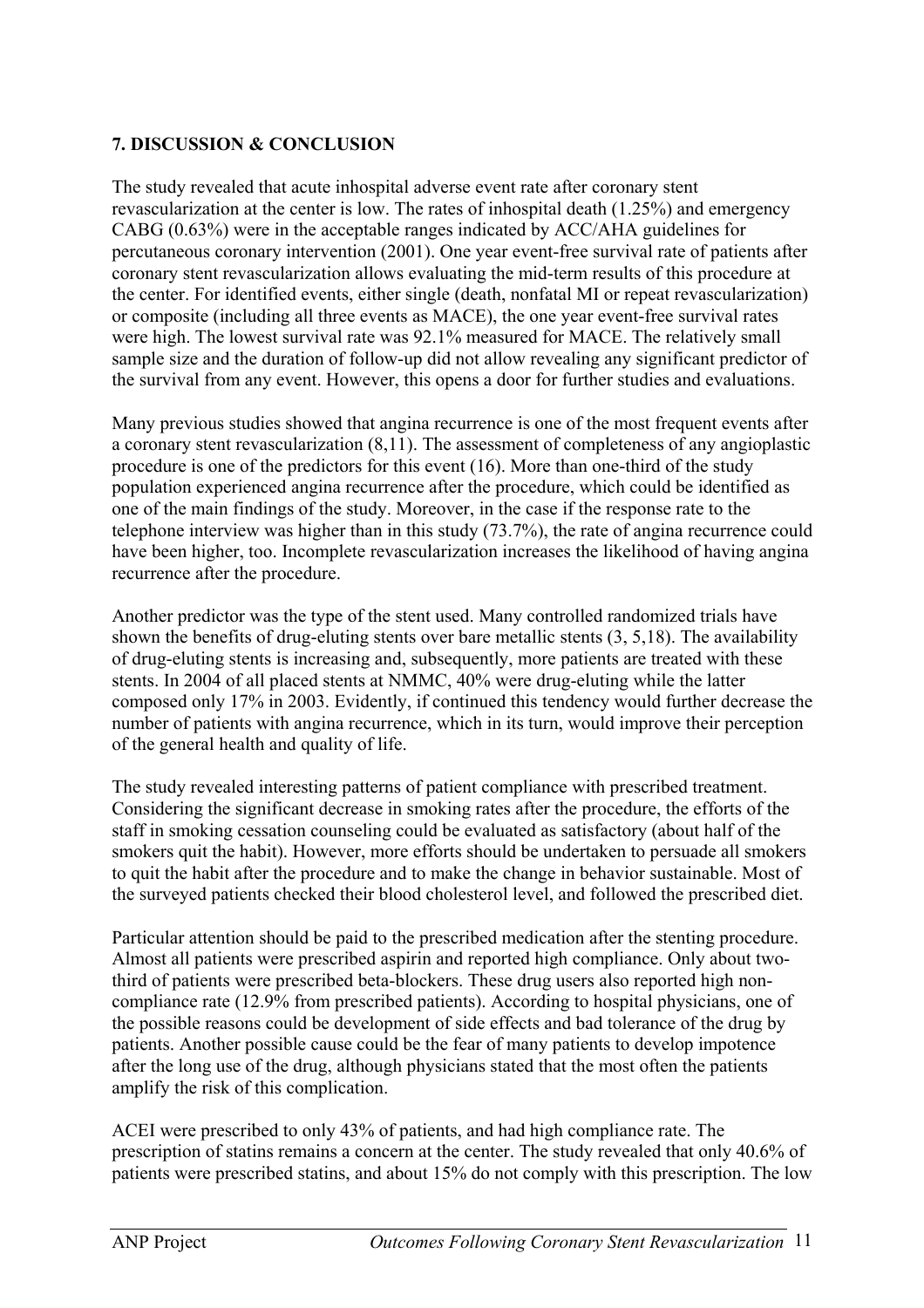percent of patients who were prescribed statins underlined the importance of adopting some general treatment guidelines at the center, which should be updated periodically using evidence-based approaches. One of the reasons for non-compliance with this drug is that statins are costly in Armenia and the majority of the patients cannot afford them for long period of time.

About 70% of the interviewed patients assessed their own general health as 'excellent' or 'good'. About two-third of interviewed patients reported better health as compared to the time prior to the procedure.

The results of this study could be used as a benchmark for other similar centers in Armenia and in the region. Further follow-up of the study population may provide data on late outcomes of the procedure. More efforts should be made to improve patient treatment after stenting procedure, especially in terms of improving prescription patterns of beta-blockers and statins. Hopefully, the proportion of patients treated with drug-eluting stents will continue to increase in the center resulting in better outcomes. Additional efforts should be directed toward increasing of patient compliance with recommendations, including medication, diet, and smoking habits.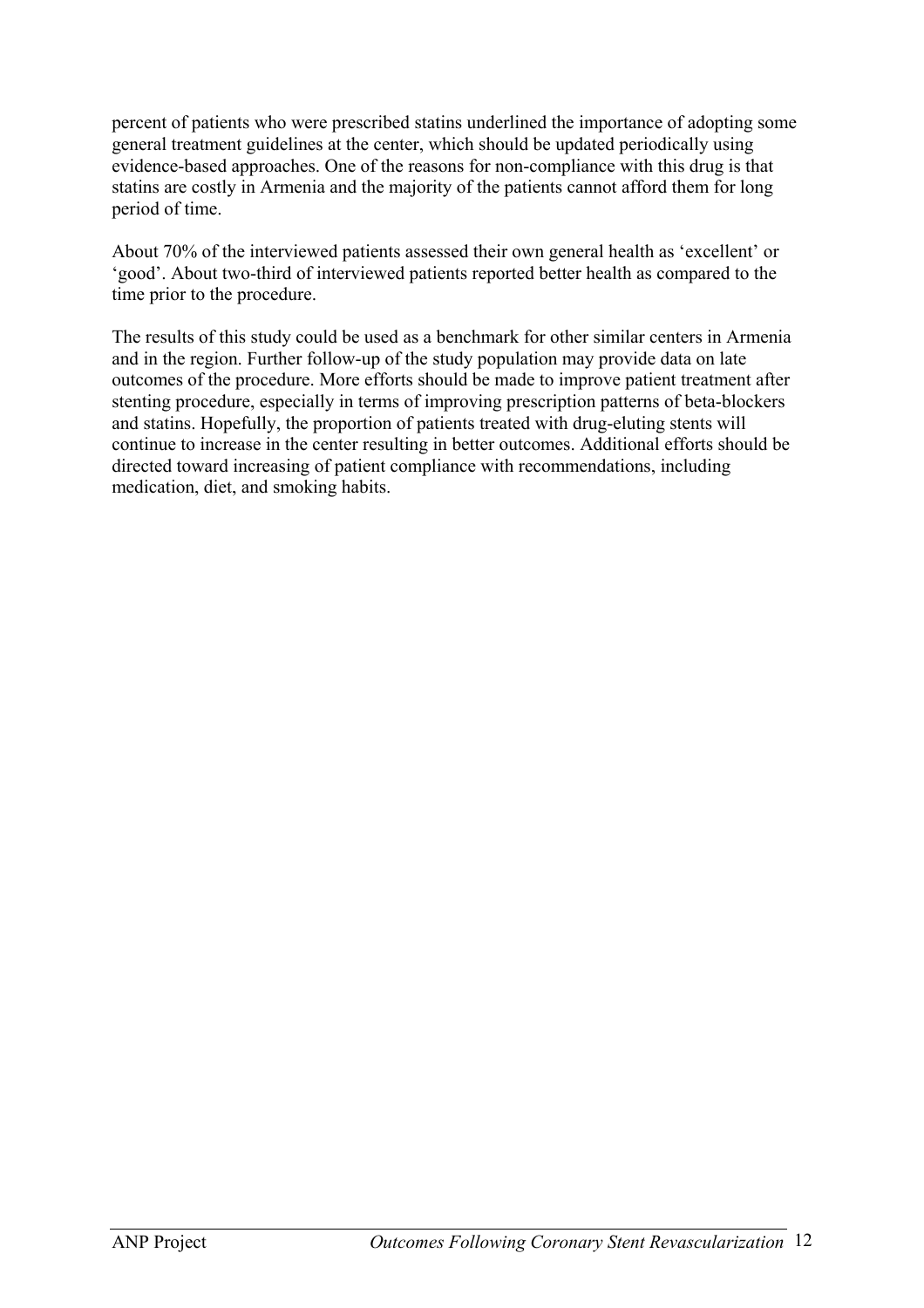### <span id="page-15-0"></span>**REFERENCES**

- 1. Smith SC, Jr, Dove JT, Jacobs AK, Kennedy JW, Kereiakes D, Kern MJ, Kuntz RE, Popma JJ, Schaff HV, Williams DO. ACC/AHA guidelines for percutaneous coronary intervention: a report of the American College of Cardiology/American Heart Association Task Force on Practice Guidelines (Committee to Revise the 1993 Guidelines for Percutaneous Transluminal Coronary Angioplasty). J Am Coll Cardiol 2001; 37:2239i-lxvi
- 2. Mathew V, Garratt KN, Holmes Jr DR. Clinical outcome after multivessel coronary stent implantation. Am Heart J 138(6):1105-1110,1999.
- 3. Moses JW, Leon MB, Popma JJ, Fitzgerald PJ, Holmes DR, O'Shaughnessy C, Caputo RP, Kereiakes DJ, Williams DO, Teirstein PS, Jaeger JL, Kuntz RE. Sirolimus-eluting stents versus standard stents in patients with stenosis in a native coronary artery. N Engl J Med 2003;349:1315-23.
- 4. Pepine CJ, Holmes DR. Coronary artery stents. JACC 1996;28(3):782–94
- 5. Ferreira AC, Peter AA, Salerno TA, Bolooki H, Marchena E. Clinical impact of drugeluting stents in changing referral practices for coronary surgical revascularization in a tertiary care center. Ann Thorac Surg 2003;75:485– 89
- 6. Unger F, Serruys PW, Yacoub MH, Ilsley C, Paulsen PK, Nielsen TT, Eysmann L, Kiemeneij F. Revascularization in multivessel disease: comparison between two-year outcomes of coronary bypass surgery and stenting. J Thorac Cardiovasc Surg 2003;125:809-20
- 7. SoS Investigators. Coronary artery bypass surgery versus percutaneous coronary intervention with stent implantation in patients with multivessel coronary artery disease (the Stent or Surgery trial): a randomized controlled trial. Lancet. 2002 Sep 28;360(9338):965-70.
- 8. Serruys PW, Unger F, Sousa EJ, Jatene A, Bonnier HJ, Schönberger JP, Buller N, Bonser R, Van Den Brand MJ, Van Herwerden LA, Morel MM, Van Hout BA. Comparison of coronary-artery bypass surgery and stenting for the treatment of multivessel disease. N Engl J Med 2001;344:1117-24.
- 9. Hill R, Bagust A, Bakhai A, Dickson R, Dundar Y, Haycox A, et al. Coronary artery stents: a rapid systematic review and economic evaluation. Health Technol Assess 2004; 8 (35)
- 10. Kim SW, Hong MK, Lee CW, Kim JJ, Park SW, Park SJ. Multivessel coronary stenting versus bypass surgery in patients with multivessel coronary artery disease and normal left ventricular function: immediate and 2-year long-term follow-up. Am Heart J 139(4):638-642, 2000
- 11. Rodriguez A, Alemparte RM, Baldi J, Navia J, Delacasa A, Vogel D, Oliveri R, Pereira FC, Bernardi V, O'Neill W, Palacios FI. Coronary stenting versus coronary bypass surgery in patients with multiple vessel disease and significant proximal LAD stenosis: results from the ERACI II study. Heart 2003;89:184–188
- 12. Bhatt DL, Topol EJ. Debate: PCI or CABG for multivessel disease? Viewpoint: No clear winner in an unfair fight. Curr Control Trials Cardiovasc Med 2001,2:260-262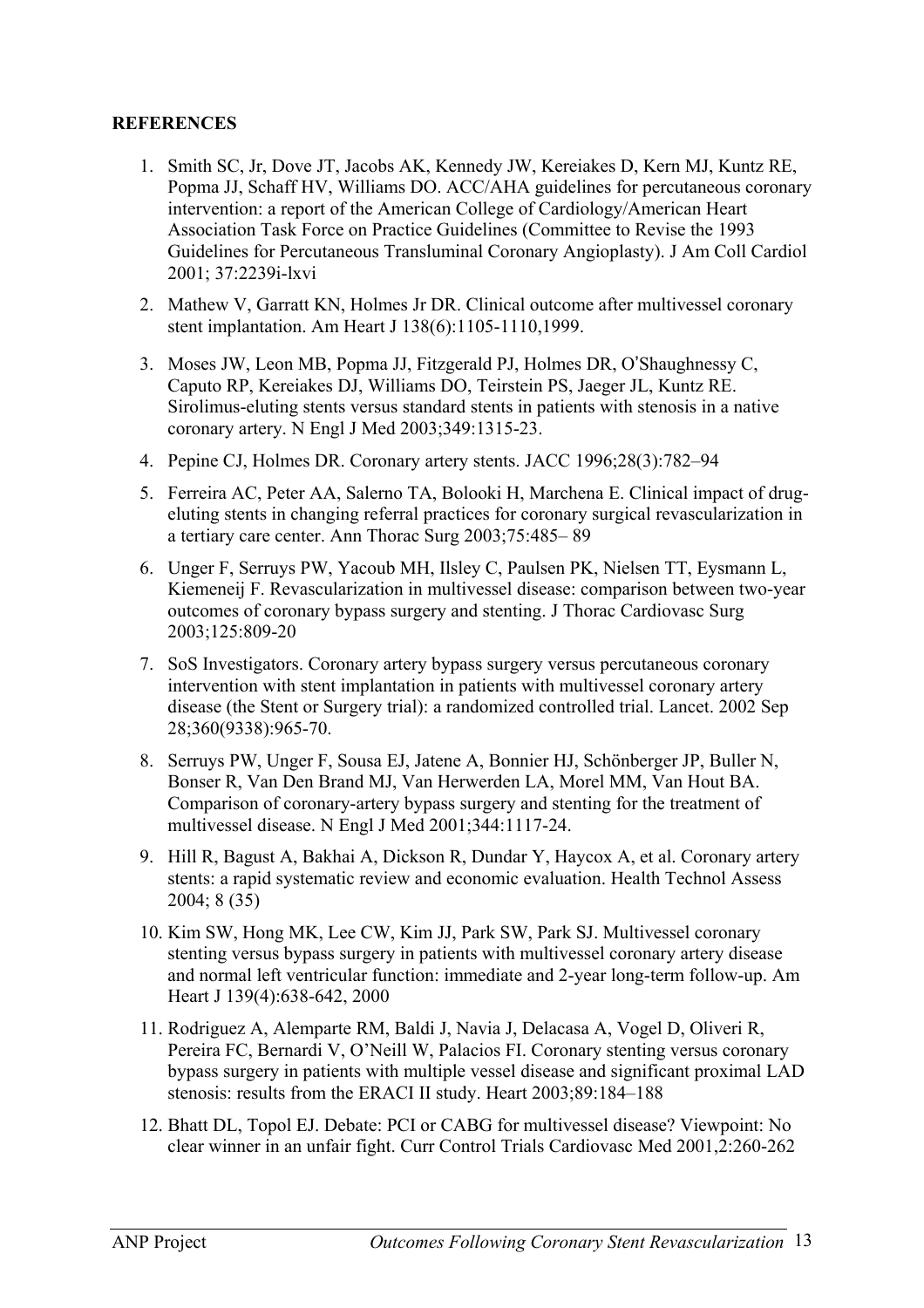- 13. Schühlen H, Kastrati A, Dirschinger J, Hausleiter J, Elezi S, Wehinger A, Pache J, Hadamitzky M, Schömig A. Intracoronary Stenting and Risk for Major Adverse Cardiac Events During the First Month. Circulation 1998;98:104-111
- 14. Kastrati A, Schömig A, Elezi S, Dirschinger J, Mehilli J, Schühlen h, Blasini H, Neumann FJ. Prognostic value of the modified American College of Cardiology/American Heart Association stenosis morphology classification for longterm angiographic and clinical outcome after coronary stent placement. Circulation 1999;100:1285-1290
- 15. Orlic D, Bonizzoni E, Stankovic G, Airoldi F, Chieffo A, Corvaja N, Sangiorgi G, Ferraro M, Briguori C, Montorfano M, Carlino M, Colombo A. Treatment of multivessel coronary artery disease with sirolimus-eluting stent implantation: immediate and mid-term results. J Am Coll Cardiol 2004;43:1154 –60
- 16. [Prashant T. Upasani: Multivessel Angioplasty](http://www.ispub.com/ostia/index.php?xmlFilePath=journals/ijc/vol2n1/multi.xml)*.* The Internet Journal of [Cardiology. 2003. Volume 2 Number 1.](http://www.ispub.com/ostia/index.php?xmlFilePath=journals/ijc/vol2n1/multi.xml)
- 17. Holmes DR. Risk stratification and interventional cardiology: Robert L.Frye Lecture. Mayo Clin Proc 2003;78:1507-1518
- 18. Morice MC, Serruys PW, Sousa EJ, Fajadet J, Hayashi EB, Perin M, Colombo A, Schuler G, Barragan P, Guagliumi G, Molnàr F, Falotico R. A randomized comparison of a sirolimus-eluting stent with a standard stent for coronary revascularization. N Engl J Med 2002;346:1773-80.
- 19. Cutlip DE, Chhabra AG, Baim DS, Chauhan MS, Marulkar S, Massaro J, Bakhai A, Cohen DJ, Kuntz RE, Ho KK. Beyond restenosis. Five-year clinical outcomes from second-generation coronary stent trials. Circulation 2004;110:1226-1230.
- 20. Rankin JM, Spinelli JJ, Carere RG, Ricci DR, Penn IM, Hilton DJ, Henderson MA, Hayden RI, Buller CE. Improved clinical outcome after widespread use of coronaryartery stenting in Canada. N Engl J Med 1999;341:1957-65.
- 21. Beers MH, Berkow R. The Merck Manual of Diagnosis and Therapy. Factors affecting drug response. Sec. 22, Ch. 301. Seventeenth, Centennial Edition. Available from URL: <http://www.merck.com/mrkshared/mmanual/sections.jsp>
- 22. Oksuzyan A, Demirchyan A, Thompson ME. Validation study of the patient followup questionnaire and the official pre-publication SF-36 Armenian version at the Nork Marash Medical Center. Yerevan, Armenia: Center for Health Services Research and Development, March 2003.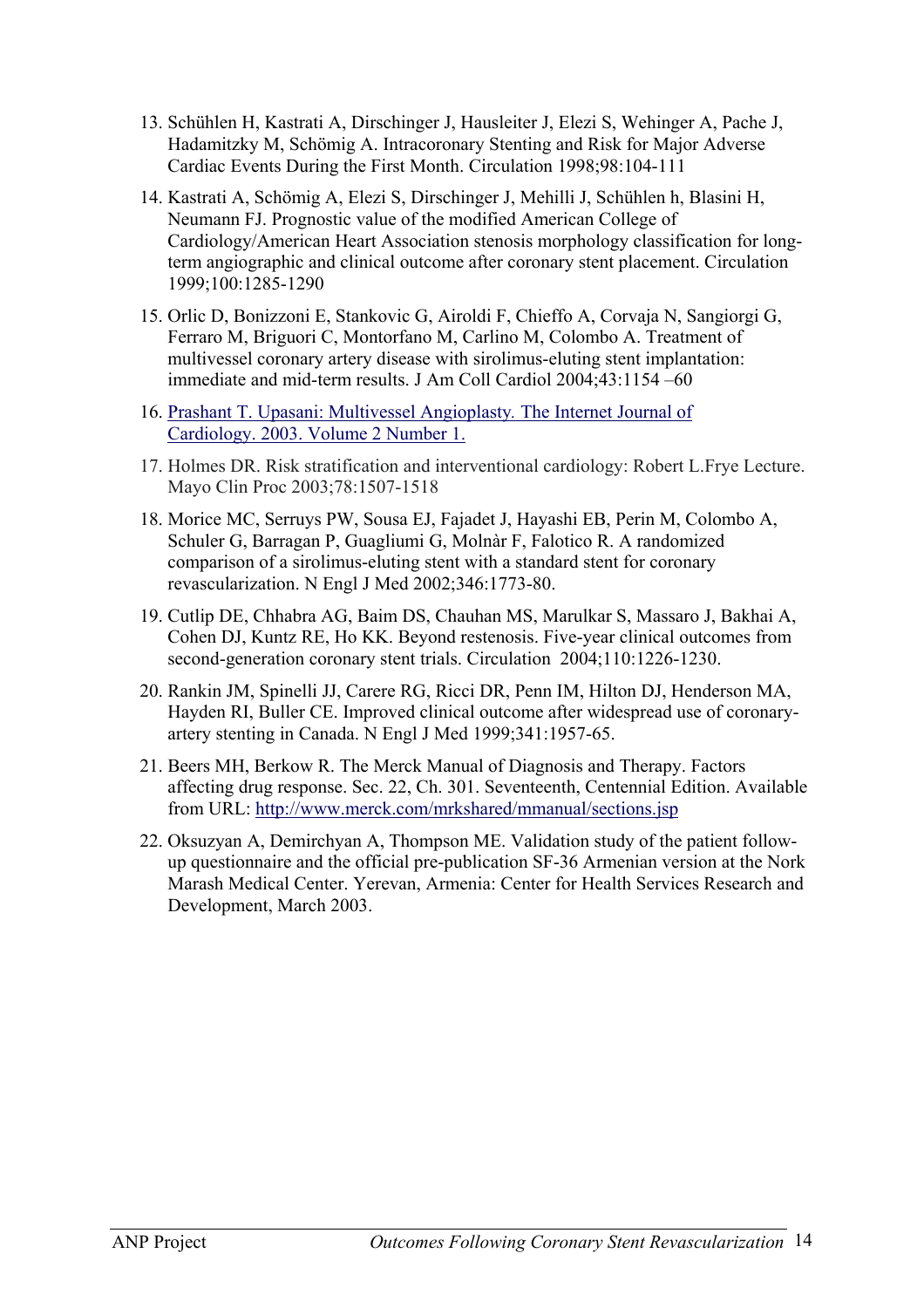|  | Appendix 1. Questionnaire 1. Medical record review |
|--|----------------------------------------------------|
|--|----------------------------------------------------|

<span id="page-17-0"></span>

| <b>Name</b>                                                                   |                                                                     |  |  |
|-------------------------------------------------------------------------------|---------------------------------------------------------------------|--|--|
| 1. Age years                                                                  | 3. Valvular HD $0.\square$ No $1.\square$ Yes                       |  |  |
| <b>2. Gender</b> $0.\Box$ Male $1.\Box$ Female                                |                                                                     |  |  |
| <b>4. Stable angina</b> $0.\Box$ No $1.\Box$ Yes                              | 5. Unstable angina $0. \Box$ No $1. \Box$ Yes                       |  |  |
| 6. Cong. Heart Failure (NYHA) 0.□ No 1. □ Yes                                 | 7. Previous myocardial infarction $0.\Box$ No $1.\Box$ Yes          |  |  |
| 6a. $1 \square 0$ $2 \square 1$ $3 \square 11$ $4 \square 111$ $5 \square 11$ | 7.1. Acute MI $0.\square$ No $1.\square$ Yes                        |  |  |
| 8. Previous cardiac intervention (besides the last one)                       | 9. Previous cardiac surgery                                         |  |  |
| $0.\square$ No $1.\square$ Yes                                                | $0.\square$ No $1.\square$ Yes                                      |  |  |
| 10. Hypertension $0.\Box$ No $1.\Box$ Yes                                     | 11. Diabetes mellitus $0 \Box$ No $1 \Box$ Yes                      |  |  |
| 12. Ejection fraction _______%                                                | 13. Date of procedure $\frac{1}{2}$ / $\frac{1}{2}$ / $\frac{1}{2}$ |  |  |
| $1. \Box$ Good (>=50%)                                                        |                                                                     |  |  |
| 2. Impaired $(25-49%)$                                                        |                                                                     |  |  |
| 14. Number of diseased coronary vessels                                       | 15. Type of stent used & Vessel size (mm)                           |  |  |
| 1. Single $2. \Box Two$ 3. Three vessel                                       |                                                                     |  |  |
| $a. \Box$ Left anterior descending                                            |                                                                     |  |  |
| $b. \Box$ Left circumflex                                                     |                                                                     |  |  |
| c. $\Box$ Right coronary                                                      | d.                                                                  |  |  |
|                                                                               | 16. Total number of stents                                          |  |  |
| 17. Complete revascularization                                                | 18. Medications prescribed after stent placement                    |  |  |
| $0.\square$ No $1.\square$ Yes                                                | a. Aspirin $0.\Box$ No $1.\Box$ Yes                                 |  |  |
|                                                                               | b. $\beta$ -blocker 0. No 1. Yes                                    |  |  |
|                                                                               | c. ACEI $0.\Box$ No $1.\Box$ Yes                                    |  |  |
| 19. Acute outcome (In-hospital event) $0.\Box$ No                             | $1 \square Y$ es                                                    |  |  |
| 19 a. Death $0.\square$ No $1.\square$ Yes                                    | 19 b.Nonfatal myocardial infarction $0.\Box$ No $1.\Box$ Yes        |  |  |
| 19 c. Emergency CABG $0.\square$ No $1.\square$ Yes                           | 19 d. Other event $0.\Box$ No $1.\Box$ Yes                          |  |  |
|                                                                               | 19 d a. Specify                                                     |  |  |

**Diagnostic test performed during the follow-up period:** 

| 20. Coronarography (date and result) |
|--------------------------------------|
|                                      |

- 2.  $\Box$
- $3.$

### **21. Treadmill test (date and result)**

- 1. \_\_\_\_\_\_\_\_\_\_\_\_\_\_\_\_\_\_\_\_\_\_\_\_\_\_\_\_\_\_\_\_\_\_\_\_\_\_\_\_\_\_\_\_\_\_\_\_\_\_\_\_\_\_\_\_\_\_\_\_\_\_
- 2.  $\frac{1}{\sqrt{1-\frac{1}{2}}\sqrt{1-\frac{1}{2}}\sqrt{1-\frac{1}{2}}\sqrt{1-\frac{1}{2}}\sqrt{1-\frac{1}{2}}\sqrt{1-\frac{1}{2}}\sqrt{1-\frac{1}{2}}\sqrt{1-\frac{1}{2}}\sqrt{1-\frac{1}{2}}\sqrt{1-\frac{1}{2}}\sqrt{1-\frac{1}{2}}\sqrt{1-\frac{1}{2}}\sqrt{1-\frac{1}{2}}\sqrt{1-\frac{1}{2}}\sqrt{1-\frac{1}{2}}\sqrt{1-\frac{1}{2}}\sqrt{1-\frac{1}{2}}\sqrt{1-\frac{1}{2}}\sqrt{1-\frac{1}{2}}\sqrt{$ 3. **\_\_\_\_\_\_\_\_\_\_\_\_\_\_\_\_\_\_\_\_\_\_\_\_\_\_\_\_\_\_\_\_\_\_\_\_\_\_\_\_\_\_\_\_\_\_\_\_\_\_\_\_\_\_\_\_\_\_\_\_\_\_**

#### **Late outcome (follow-up result)**

 **Date\* 20. Death**  $0.\Box$  No  $1.\Box$  Yes  $/$ **21. Nonfatal MI**  $0.\Box$  No  $1.\Box$  Yes  $-/-/-$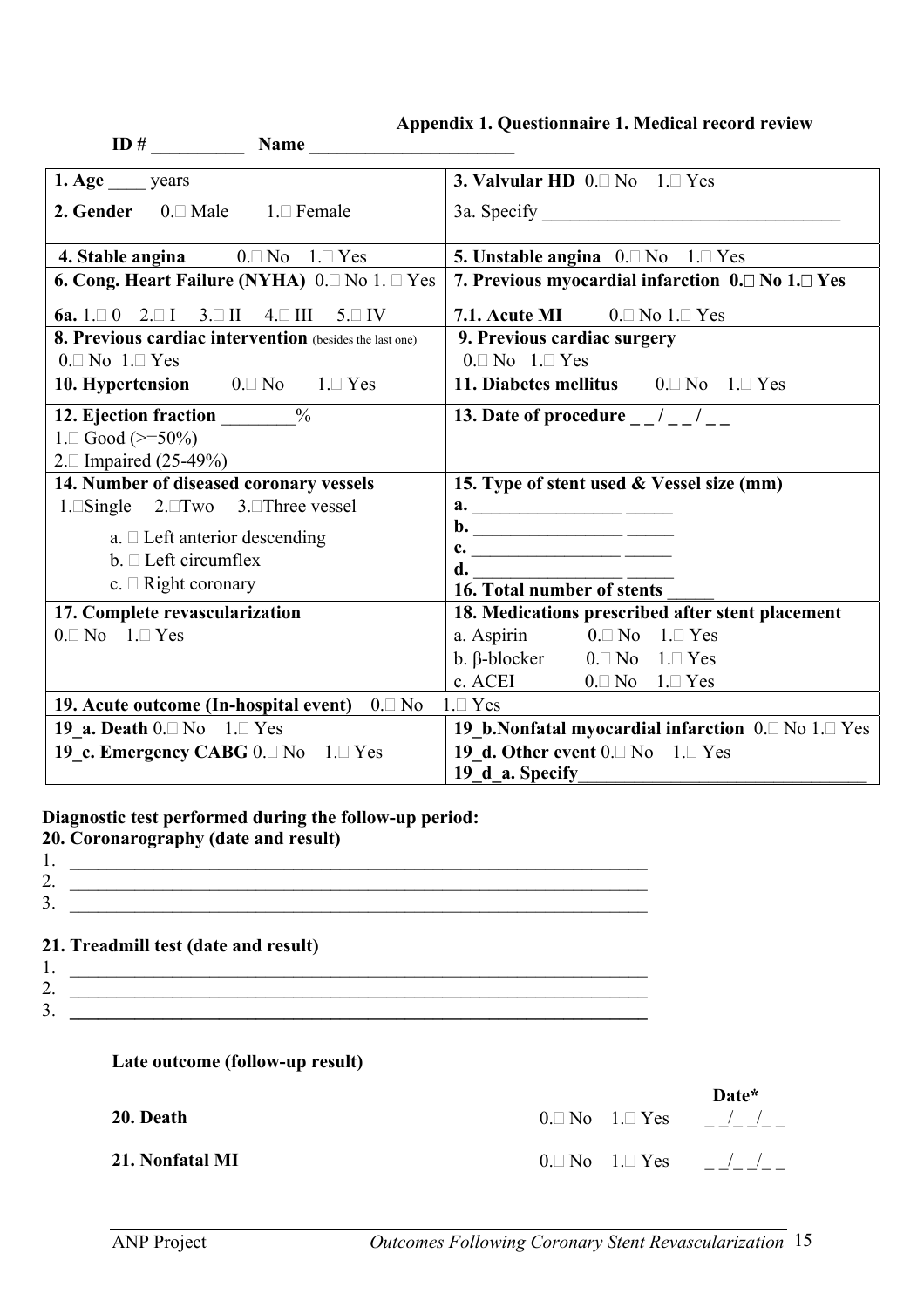| 22. Repeat revascularization stent                                          |  | $0.\Box$ No $1.\Box$ Yes / / |
|-----------------------------------------------------------------------------|--|------------------------------|
| 23. Repeat revascularization CABG                                           |  | $0.\Box$ No $1.\Box$ Yes / / |
| 24. Need for target Lesion revascularization                                |  | $0.\Box$ No $1.\Box$ Yes / / |
| 25. Angina recurrence<br>25 a. With objective data $0.\Box$ No $1.\Box$ Yes |  | $0.\Box$ No $1.\Box$ Yes / / |
| 26. Any event**                                                             |  | $0.\Box$ No $1.\Box$ Yes / / |

**27.** Date of last visit - \_ \_/\_ \_/\_ \_

**\*For all** *Date* **write the date of the event (if Yes), contact date/last follow-up visit date (if No) \*\*For** *any event* **(if Yes) write the date of the earliest event from Q № 20, 21, 22, 23.**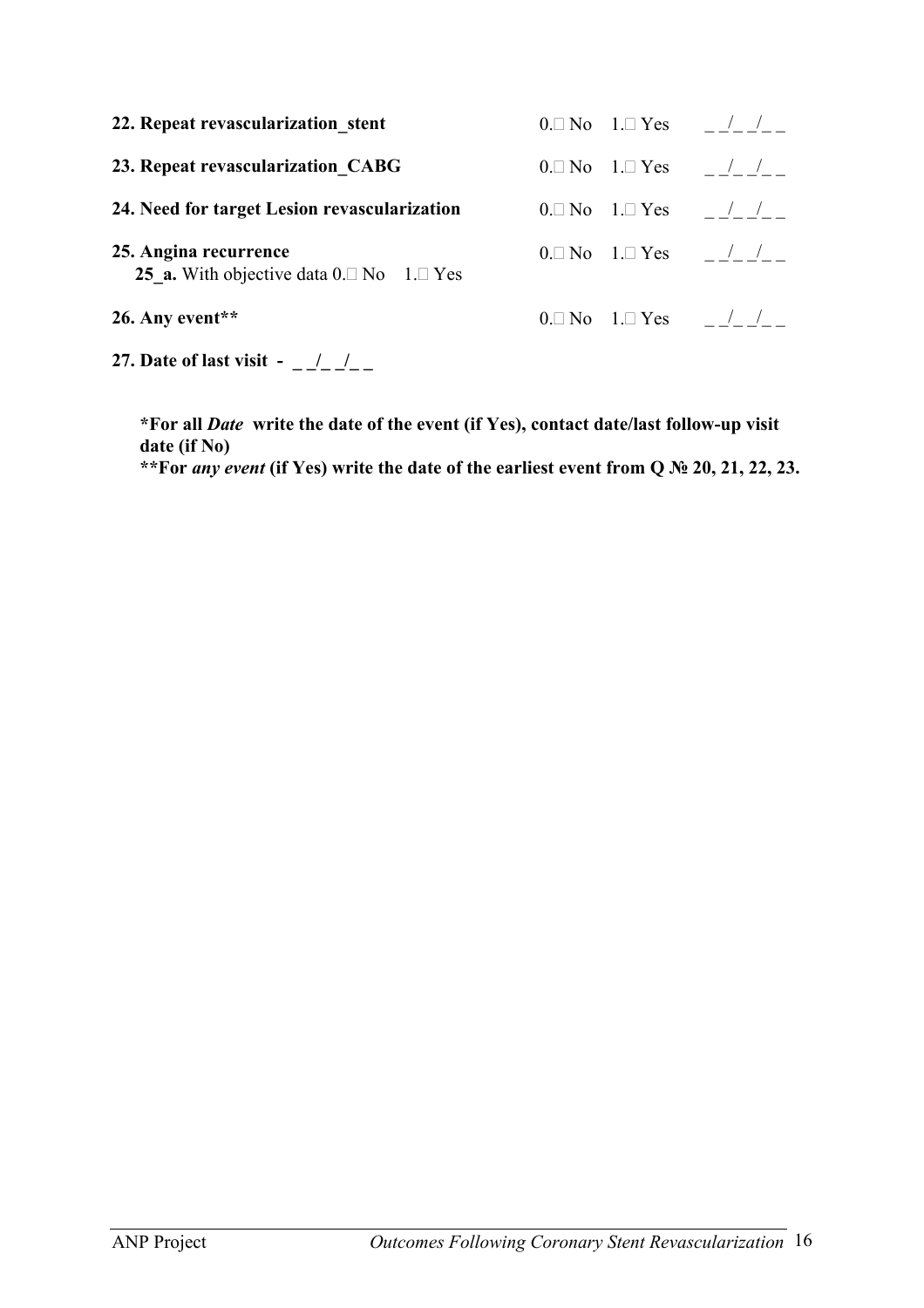# **Appendix 2. Questionnaire 2. Telephone interview <Ursundtright 2. <br/>bayabruary hungwannig**

<span id="page-19-0"></span>

|                                                                                                                                                           | Տարբերակման համար                                                                                                                          |  |  |  |
|-----------------------------------------------------------------------------------------------------------------------------------------------------------|--------------------------------------------------------------------------------------------------------------------------------------------|--|--|--|
| Հարգելի պարոն/տիկին                                                                                                                                       | (hwuudwyuuqhn)                                                                                                                             |  |  |  |
| 1. Ստենտավորումից հետո երբևէ ունեցե՞լ եք սեղմող, այրող բնույթի ցավեր<br>կրծքավանդակում:<br>$0. \Box \cap \mathfrak{h}$ $\longrightarrow$ Uugut $h$ ung 5: |                                                                                                                                            |  |  |  |
| 2.Եթե այո, արդյոք այդ ցավերը նմա՞ն են եղել մինչ ստենտավորումն ունեցած<br>ցավերին:                                                                         |                                                                                                                                            |  |  |  |
|                                                                                                                                                           | $0.$ $\Box$ $\cap$ $\gamma$ $1.$ $\Box$ $U$ <sub>J</sub> n $88.$ $\Box$ $\cap$ $d$ $U$ <sub>μ</sub> η $U$ μ $U$ πι $U$ $U$ $U$ $U$ $U$ $U$ |  |  |  |
| 3. Սովորաբար ինչքա՞ն են տևում այդ ցավերը:<br>$0. \Box$ Մի քանի վայրկյան (<30 վրկ.)<br>1. □ Մինչև 30 րոպե<br>$2. \Box 30$ րոպեից ավելի                     |                                                                                                                                            |  |  |  |

# 4. Եթե դիմել եք սրտաբանի, ապա ի՞նչ խորհուրդ է տրվել`

- 
- 4\_a.1.DUUP4 ununupuu <sup>4\_a.2. D</sup> Uji ununupuu

| <b>Junnhning</b>        | $unnu\ddot{\sigma}$ (a) |                      |  |  | կատարված (b) |  |
|-------------------------|-------------------------|----------------------|--|--|--------------|--|
| 1. Դեղորայքային բուժում |                         |                      |  |  |              |  |
| 2. Տրեդմիլ տեստ         |                         | 1.□ U <sub>i</sub> n |  |  |              |  |
| 3. Կորոնարոգրաֆիա       |                         |                      |  |  |              |  |

## 5. Uտենտավորումից ի վեր պառկե՞լ եք իիվանդանոց սրտի իիվանդության www.wiki

 $\Box$  0.  $\Omega$  $\Box$  1.  $U_{\text{J}}n_{\text{A}}$ 

| Հիվանդանոցի անունը | պառկելու ամիսը, տարին | պառկելու պատՃառը |
|--------------------|-----------------------|------------------|
|                    |                       |                  |
|                    |                       |                  |

# 6. Դուք ծխու՞մ եք ներկայումս:

 $0. \Box \Box$ 

1. □ <sup>U</sup>ící ——————> Ontiquuí pui p<sup>o</sup> uhquintun *(միջինում)* \_\_\_\_\_\_\_\_\_

# 7. Դուք ծխե՞լ եք նախքան ստենտավորման միջամտությունը:

 $0. \Box$   $\Box$ 

1. ²Ûá ø³ÝDZ ï³ñÇ \_\_\_\_\_\_\_\_\_

# 8. Սերկայումս ինչպես կգնահատեի՞ք Ձեր Ֆիզիկական ակտիվությունը:

- $0.  $\Box$  Uuunwuuuq$
- $1. \Box$  Uhohu
- $2. \Box$  Ulunhu